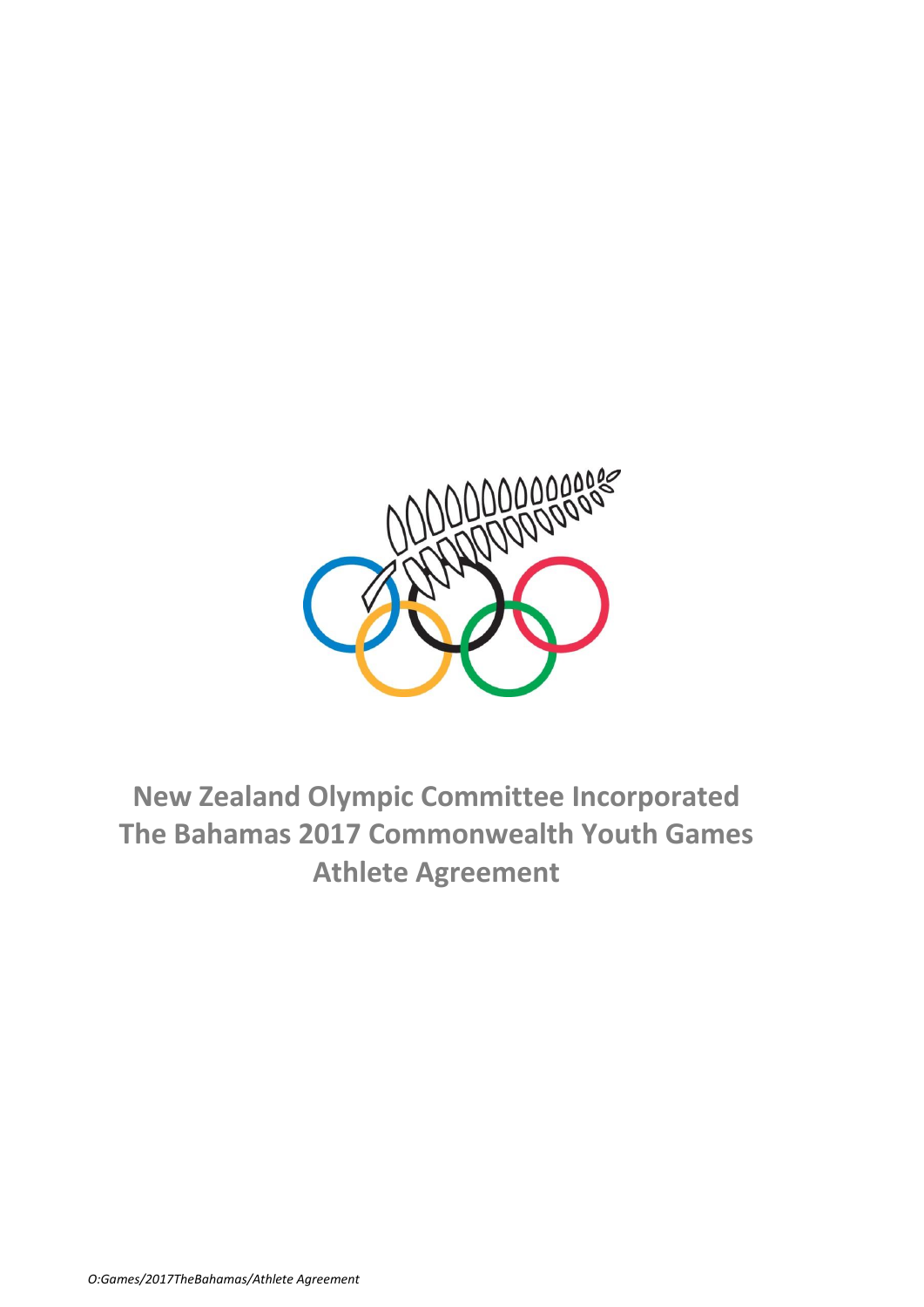| <b>CONTENTS</b> | <b>PAGE</b> |
|-----------------|-------------|
|-----------------|-------------|

| Background |                                          |                |
|------------|------------------------------------------|----------------|
| 1.         | Definitions                              | 3              |
| 2.         | Term                                     | 5              |
| 3.         | <b>Condition Precedent</b>               | 5              |
| 4.         | The Selection Process                    | 5              |
| 5.         | <b>Your Obligations</b>                  | 5              |
| 6.         | Betting/Gambling                         | 6              |
| 7.         | <b>Obligations of NZOC</b>               | $\overline{7}$ |
| 8.         | <b>Media Guidelines</b>                  | 8              |
| 9.         | Promotions and Sponsorship               | 9              |
| 10.        | Use of Identity                          | 10             |
| 11.        | Doping                                   | 11             |
| 12.        | Medical                                  | 11             |
| 13.        | Default/Sanctions                        | 12             |
| 14.        | Appeals                                  | 14             |
| 15.        | Termination of this Agreement            | 14             |
| 16.        | Insurance/Indemnity                      | 15             |
| 17.        | Disputes as to meaning of this Agreement | 15             |
| 18.        | <b>Effect of Other Documents</b>         | 15             |
| 19.        | Privacy                                  | 16             |
| 20.        | Not an Employee                          | 16             |
| 21.        | Variation to Agreement                   | 16             |
| 22.        | Survival                                 | 16             |
| 23.        | Governing Law                            | 16             |
| 24.        | <b>Execution of Agreement</b>            | 17             |

# **Schedules**

| A. | <b>Team Protocols</b>                           | 18. |
|----|-------------------------------------------------|-----|
| B. | Relevant Protected NZOC Intellectual Properties | 19. |
| C. | <b>Commercial Partners</b>                      | 20. |
| D. | Procedure for Appeals                           | 21  |
| E. | Athlete Agreement Acceptance Form               |     |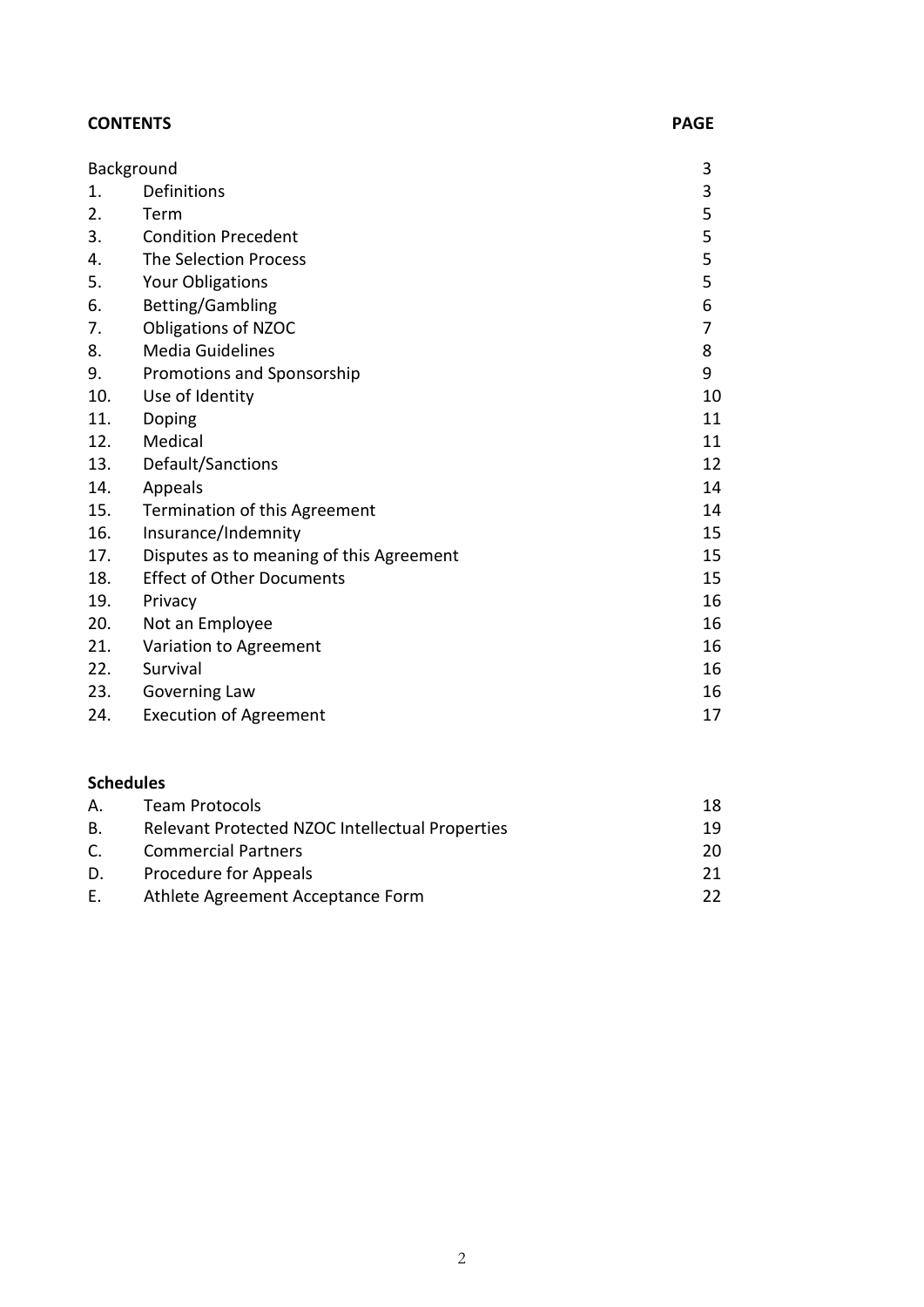#### **ATHLETE AGREEMENT**

#### **THE BAHAMAS 2017 COMMONWEALTH YOUTH GAMES**

**BETWEEN NEW ZEALAND OLYMPIC COMMITTEE INCORPORATED**, an incorporated society having its registered office at Olympic House, 350 Parnell Road, Parnell, Auckland ("NZOC")

**AND "You" or "your"**

#### **BACKGROUND**

- A. You wish to be considered for selection in the New Zealand Team that will compete in the Games.
- B. Before you can be nominated for and selected in the Team, you must enter into this Agreement with the NZOC.
- C. This Agreement sets out the terms and conditions by which you and the NZOC shall operate if you are selected in the Team.
- D. Capitalised terms used in this Agreement are defined in the Agreement itself or in the definition section in clause 1 of this Agreement.

#### **AGREEMENT**

#### **1. DEFINITIONS**

**Agreement** means this Athlete Agreement between you and the NZOC and includes the Schedules to the Agreement.

**Athlete Agreement Acceptance Form** means the form attached to this Agreement as Schedule E.

**Athlete Application** or **Application** means the Athlete Application form completed by you and returned to the NZOC no later than the Application Date.

**Application Date** means a date no later than 8 January 2017 (or later with approval of the NZOC), the date by which you have submitted a completed Athlete Application to the NZOC.

**CAS** means the Court of Arbitration for Sport.

**CGF** means the Commonwealth Games Federation.

**Commercial Partners** means those sponsors/supporters of the NZOC and/or CGF as listed in Schedule C and as amended by the NZOC and/or CGF from time to time.

**Cyber-Bullying** means the use of electronic devices and information, such as social media, online forums, e-mail, instant messaging, blogging and text messaging to send or post cruel, defamatory or harmful messages or images/video about an individual or group.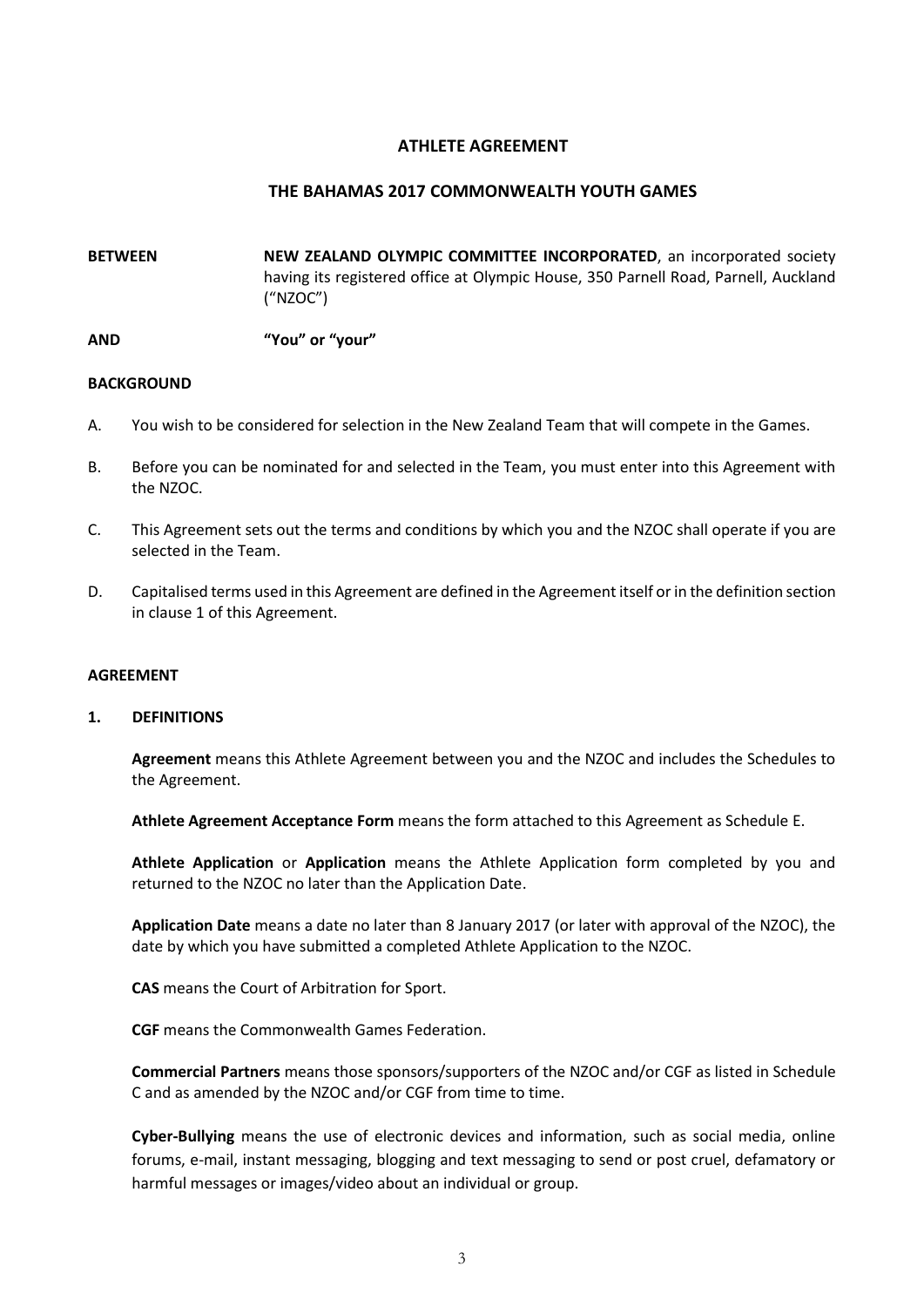**Eligibility Conditions Form** means the entry form required to gain accreditation to the Games as in such form as prescribed by the Games Organising Committee.

**Games** mean the 2017 Commonwealth Youth Games to be held in The Bahamas between 18 – 23 July 2017.

**Games Organising Committee** means the organisation constituted by CGF to organise the Games.

**Games Period** means the period commencing when your accreditation is validated at the Games and ends at 11.59 p.m. the day after the closing ceremony of the Games.

**Games Village** means the village at the Games, including any satellite accommodation approved by the NZOC, where Team members are staying during the Games Period.

**HPSNZ** means High Performance Sport New Zealand Limited.

**Identity** means your name, picture, likeness, person or performance (including, digital, photographic and other forms).

**IF** means the International Federation to which your NF is affiliated.

**Intellectual Properties** means the intellectual property rights belonging to the NZOC and the CGF, including those marks and words referred to in Schedule B to this Agreement.

**Major Events Management Act 2007** means New Zealand legislation protecting Olympic Games related words and marks.

**National Federation** means the national sporting federation representing athletes in a particular sport in New Zealand.

**NZOC Appeals Committee** means the committee established in accordance with rule 5.1.j or the NZOC constitution and clause 14 of this Agreement for the purpose of hearing appeals against any decision made under clause 15 of this Agreement

**NZOC Integrity Regulation** means the regulation adopted by NZOC, in particular in relation to antidoping, a copy of which is available at [www.olympic.org.nz/nzoc/publications-and-reports-0.](http://www.olympic.org.nz/nzoc/publications-and-reports-0)

**NZOC Nomination and Selection Regulation** means the regulation of NZOC relation to the nomination and selection Process for all Olympic and Commonwealth games, including the Games.

**Nomination Appeal** means an appeal against nomination or non-nomination brought in accordance with the provisions of clause 13 of the Nomination and Selection Regulation.

**Nomination Date** means the date, as specified in your NF's Nomination Criteria for The Bahamas (approved by the NZOC and subject to any agreed change in date by the NZOC), by which the NF must submit particulars of each athlete to the NZOC for consideration for selection to the Team.

**NF** means the National Sporting Organisation representing you in a particular sport in New Zealand.

**NZOC Board** means the board members who jointly oversee the activities of the NZOC.

**Olympic Charter** means the document that codifies the fundamental principles of Olympism, and the rules and by-laws adopted by the IOC, a copy of which is available at [www.olympic.org/Documents/olympic\\_charter\\_en.pdf.](http://www.olympic.org/Documents/olympic_charter_en.pdf)

**Personal Information** is defined under clause 19.1.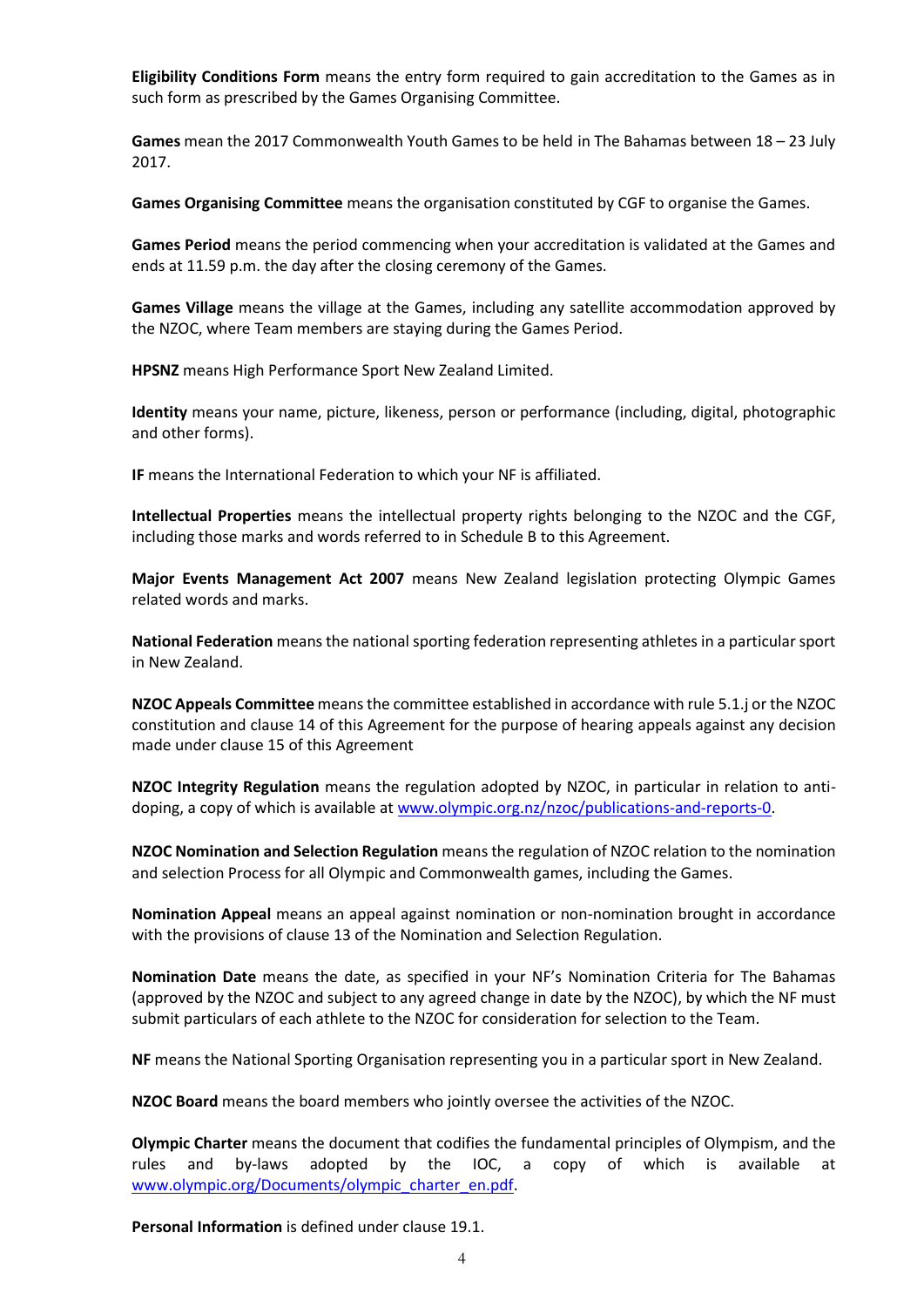**Selection Appeal** means an appeal against selection or non-selection brought in accordance with clause 14 of the Nomination and Selection Regulation.

**Selection Date** means the date on which the NZOC publicly announces which you have been selected to the Team, in accordance with clause 10.8 of the Nomination and Selection Regulation.

**Selection Policy** means the NZOC Selection Policy for The Bahamas 2017 Commonwealth Youth Games, a copy of which is available a[t http://www.olympic.org.nz/assets/Uploads/Bahamas-Selection-](http://www.olympic.org.nz/assets/Uploads/Bahamas-Selection-Policy.pdf)[Policy.pdf.](http://www.olympic.org.nz/assets/Uploads/Bahamas-Selection-Policy.pdf)

**Sports Tribunal** means the Sports Tribunal of New Zealand.

**Team** means the athletes selected by the NZOC for the Games.

**Team Protocols** means the protocols set for the Team and attached as Schedule A to this Agreement.

**Term** means the period from when you are selected to the Team to the date this Agreement terminates, as defined in more detail in clause 2**.**

# **2. TERM OF AGREEMENT**

- 2.1 Subject to clause 3.1, this Agreement commences on the Selection Date and ends, (unless terminated earlier in accordance with this Agreement), on the earlier of:
	- a) the date on which you return directly (being the most direct and practicable route) to your usual place of residence; or
	- b) the date on which you left the Team or Games Village and commence travel or undertake other commitments not directly related to your role in the Team where consent was provided by the Chef de Mission or nominee,

but in no event, earlier than the closing ceremony of the Games.

#### **3. CONDITION PRECEDENT**

3.1 This Agreement is conditional on you being selected to the Team (which will operate as a condition precedent). If you are not selected to the Team, then, pending the outcome of any successful appeal, this Agreement will not come into effect and neither party will have any claim against the other.

#### **4. THE SELECTION PROCESS**

- 4.1 In order to seek selection in the Team, you must have:
	- (a) completed and returned to the NZOC by the date specified by the NZOC, your Athlete Application;
	- (b) completed and returned this Agreement by signing and returning the Athlete Agreement Acceptance Form (as set out in Schedule E of this Agreement) , prior to the Nomination Date or by the 20 February 2017, whichever is the earlier; and
	- (c) been nominated to the NZOC by your NF.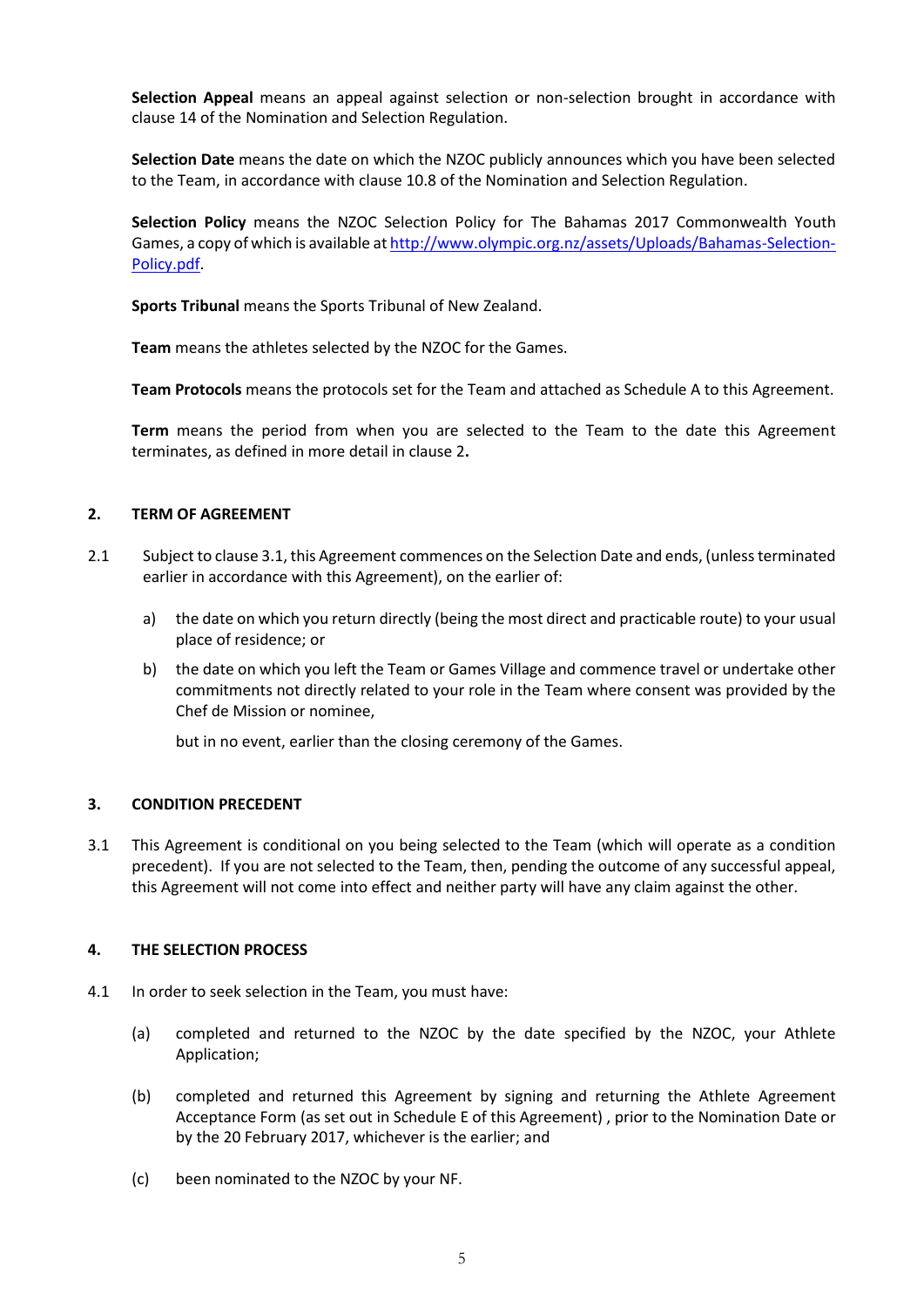4.2 If you meet the requirements of clause 4.1, the NZOC will consider your selection to the Team. In making its selections, the NZOC shall apply the Selection Policy. For the avoidance of doubt, any rights of appeal relating to your non-selection are set out clause 14 in the Nomination and Selection Regulation.

# **5. YOUR OBLIGATIONS**

- 5.1 During the Term of this Agreement, you agree to:
	- (a) abide by the CGF Constitution, a copy of which is available at [http://www.thecgf.com/about/constitution.pdf;](http://www.thecgf.com/about/constitution.pdf)
	- (b) train and keep yourself in the best possible physical and mental condition to enable you to compete in the Games to your highest possible standard;
	- (c) to immediately advise the NZOC if any of the declarations made by you in your Athlete Application are no longer correct or accurate. You acknowledge the NZOC may terminate this Agreement if the eligibility requirements for nomination and selection in the Team are no longer satisfied;
	- (d) comply with all reasonable directions of, and arrangements made by, the Chef de Mission or any other person appointed by the NZOC including directions in relation to travel arrangements, security, wearing of uniform and clothing requirements, and accommodation, including where you shall be based;
	- (e) comply with the Team Protocols**;**
	- (f) display high standards of personal conduct reflected in the manner of both appearance and behaviour and of that befitting an elite sports person representing New Zealand;
	- (g) treat everyone with respect, courtesy and without harassment, and take all reasonable steps to eliminate any form of physical, verbal and emotional abuse and/or harassment of others. For the sake of clarity, this also includes not engaging or participating in Cyber-Bullying or any form of online harassment;
	- (h) not act in any manner which brings or could potentially bring yourself, the NZOC, its Commercial Partners, your sport or the Team into disrepute;
	- (i) not present yourself in any way on social media that brings into question the high performance attitude of you or the New Zealand Team. This includes, but is not limited to, posting offensive or inappropriate material on social media (for example:
		- photos, videos, comments or posts showing the personal use of alcohol or drugs;
		- photos, videos, posts or comments that are of a sexual nature;
		- pictures, videos, comments or posts that condone drug-related activity; and
		- content that is unsportsmanlike, derogatory, demeaning or threatening toward any other individual or entity. (No posts should depict or encourage unacceptable violent or illegal activities);
	- (j) sign the Eligibility Conditions Form for all participants of the Games which will be made available to you by the NZOC; and
	- (k) not provide, sell or use, for direct financial gain, any part of your Team uniform, including competition wear, to any commercial party other than a Commercial Partner. For the sake of clarity, this does not include gifting part of your Team uniform, including competition wear, for use for charitable purposes (for example by a charity or school for fundraising).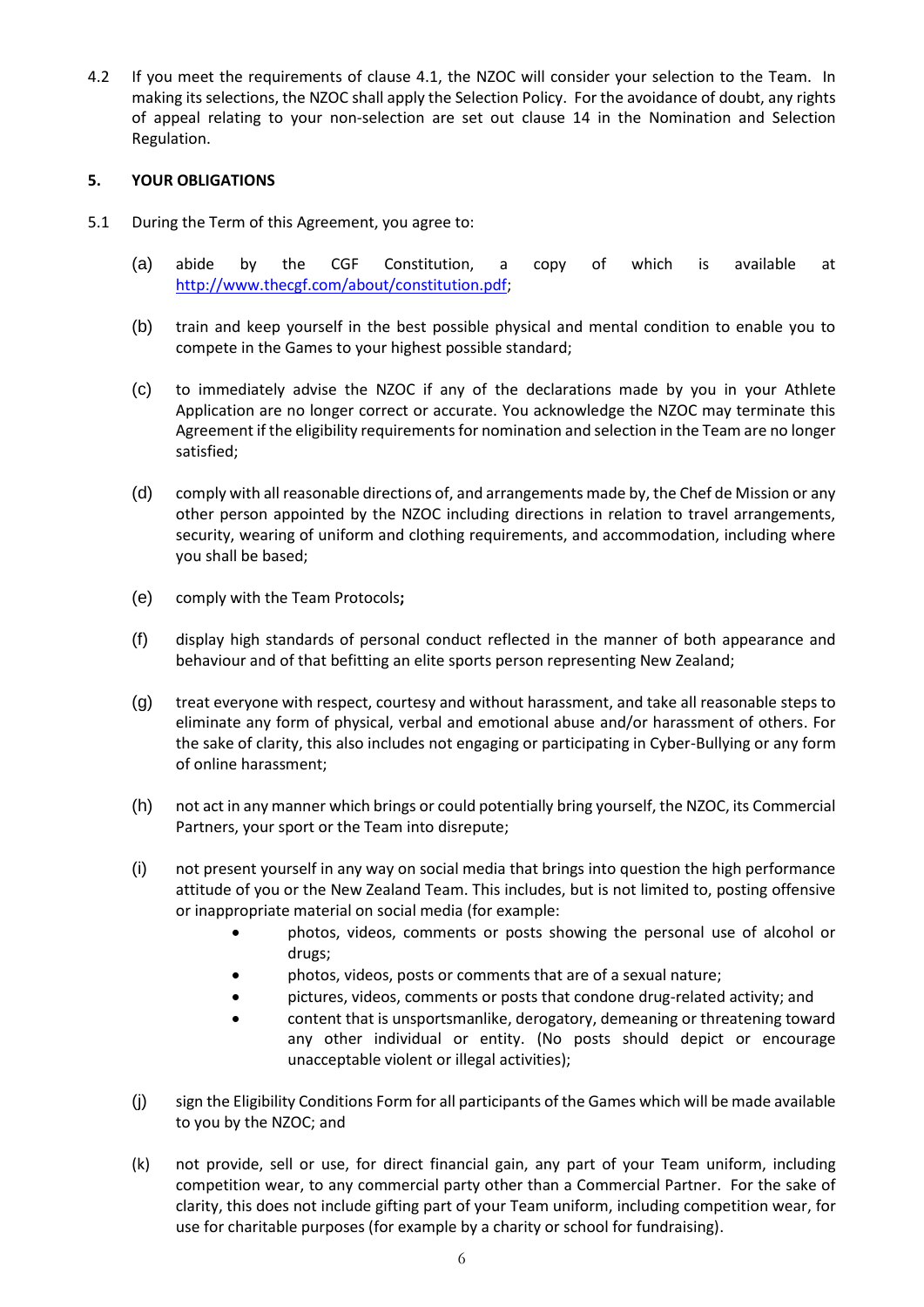- 5.2 You further acknowledge that if at any time during the Term of the Agreement you are convicted of any offence that can be punishable by a term of imprisonment (including any offence involving alcohol, drugs, violence, dishonesty or a sex related matter) then you will be considered to have materially breached this Agreement.
- 5.3 You also agree to immediately advise NZOC in writing if you are charged with the type of offence noted in clause 5.2 above.

# **6. BETTING/GAMBLING**

- 6.1 In addition, during the Term of this Agreement you agree to:
	- (a) not bet or gamble (or cause another person to bet or gamble on your behalf) on any aspect of the Games including any competition or participant at the Games nor in any way participate in, assist or support such betting or gambling;
	- (b) not provide to any person for reasons that are (or could reasonably be expected to be) connected with betting or gambling, any inside information (being non-public information) about a competition or participant at the Games;
	- (c) immediately report to the NZOC any approach or offer to participate in the activities noted in (a) or (b) above;
	- (d) never accept a bribe;
	- (e) immediately report to the NZOC any attempt to bribe you or any other athlete you are aware of;
	- (f) never be party to or in any way participate in an agreement, scheme or arrangement which relates to or involves betting, gambling or similar activity, in which you agree to not prepare for and/or not compete in the Games to the very best of your ability;
	- (g) never attempt to influence the efforts of a participant or the course or result of a competition at the Games in a manner that is unlawful or contrary to reasonably expected standards of sporting ethics;
	- (h) never attempt to fix or contrive or otherwise improperly influence the course or result of a competition at the Games;
	- (i) not appear in, participate in or permit your name or image to be used for or in connection with the endorsement, promotion or marketing of any betting or gambling agency as it relates to the Games; and
	- (j) fully co-operate with any reasonable investigation carried out by (or on behalf of) the NZOC, New Zealand Police or CGF and provide any reasonable information and/or documentation requested by the NZOC, Police or CGF that may be relevant to the investigation.
- 6.2 If you have at any time (including prior to entering into this Agreement) been involved in any of the activities described in clause 6.1 above, you agree to immediately disclose this to the NZOC.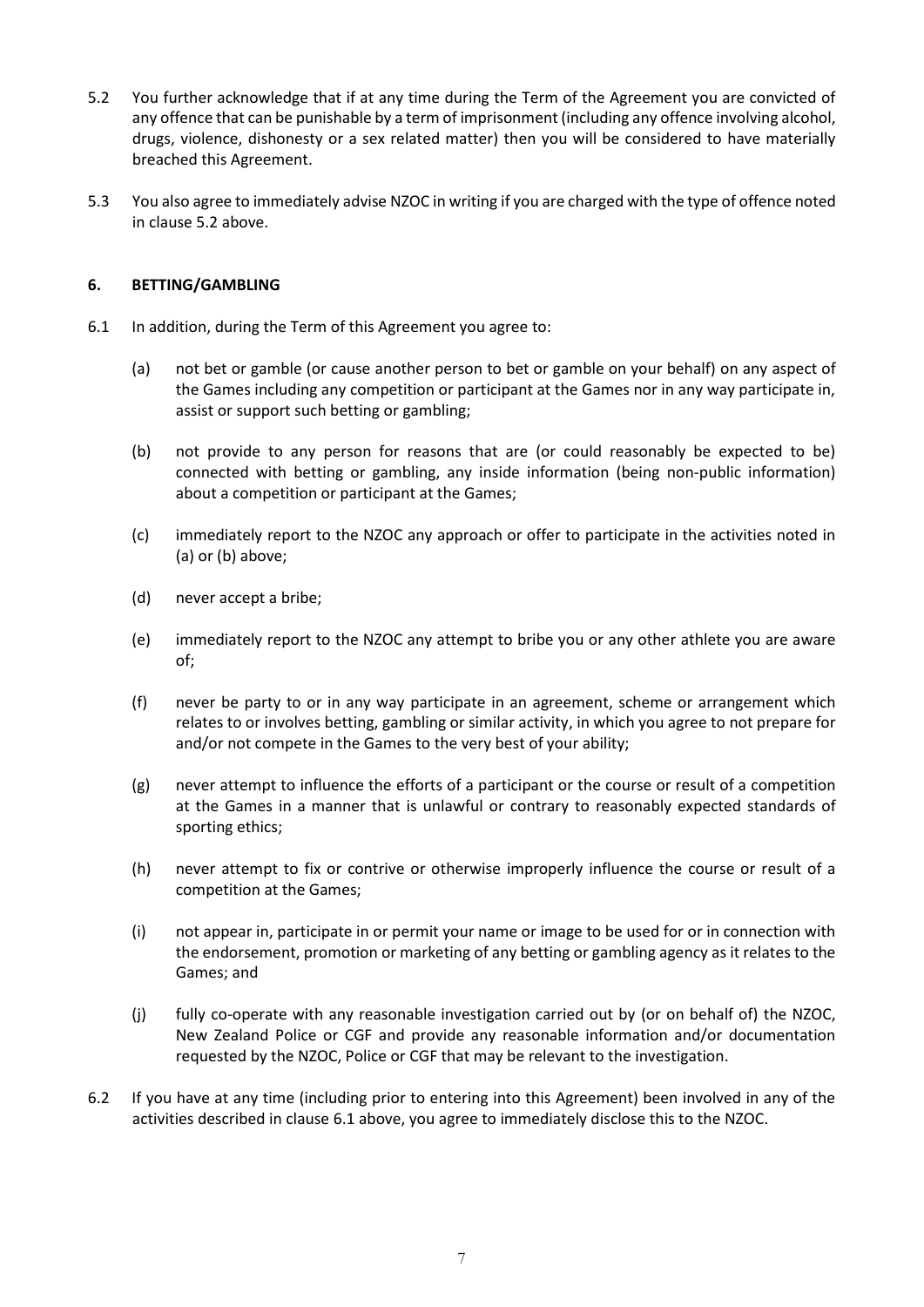# **7. OBLIGATIONS OF NZOC**

- 7.1 During the Term of this Agreement, the NZOC agrees to:
	- (a) select the Team in accordance with the process set out in the Nomination and Selection Regulation and if you are selected, publically announce your selection;
	- (b) provide a Chef de Mission and other NZOC personnel to provide necessary support to the Team and to represent the NZOC at the Games;
	- (c) obtain relevant information from you and correctly complete your entry requirements for the Games;
	- (d) determine and arrange your travel to the Games in accordance with any travel policy set by the NZOC;
	- (e) determine and arrange your accommodation at the Games Village for at least the period of the day the Village opens to the day after the Closing Ceremony (<mark>16<sup>th</sup> -24<sup>th</sup> July 2017 inclusive</mark>), whilst participating as part of the Team;
	- (f) provide to the extent realistically possible, a high performance environment at the Games Village;
	- (g) determine and arrange travel insurance and public liability insurance for you for the period  $16<sup>th</sup>$ -24<sup>th</sup> July 2017 inclusive (or such other dates as determined by the NZOC), the details of which will be supplied to you;
	- (h) determine and supply to you the official Team delegation uniform and apparel (not competition uniform) to be worn as directed by the Chef de Mission or her nominee;
	- (i) inform you of the necessary arrangements referred to in this Agreement by various means including providing you with access to the Team website extranet, inviting you to briefings, and providing you with written documentation;
	- (j) provide advice and assistance to you for public relations, media and sponsorship matters which may arise; and
	- (k) consult with the CGF, Games Organising Committee, representatives of the New Zealand Government and other sports/representative bodies as appropriate, to ensure (to the extent reasonably practicable) that during the Games, appropriate security advice and security measures are in place for the safety of the Team.

#### **8. MEDIA GUIDELINES**

- 8.1 During the Term of this Agreement, you:
	- (a) are entitled to make public comment or communicate with the media relating to your personal preparation for the Games, providing those comments or communications comply with the remainder of this clause 8;
	- (b) agree not to make or endorse any public statements that may have a negative effect on any member of the actual or potential Team during the build-up to the Games and/or during any Games Period;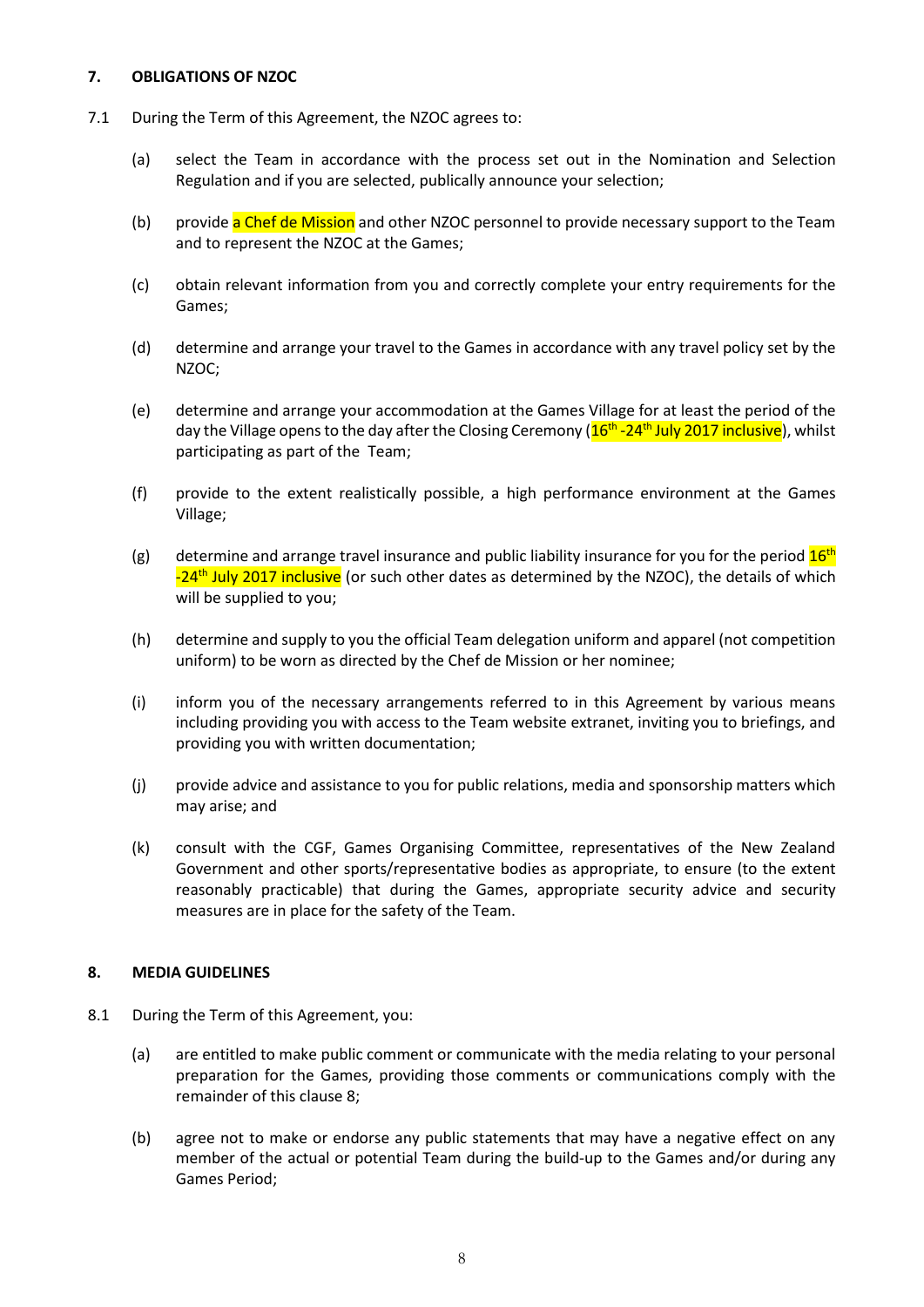- (c) agree to not participate in any kind of demonstration or have political, religious or racial propaganda in any Games sites, venues or other areas related to the Games;
- (d) agree to abide by CGF policies, including those related to use of social media and digital engagement;
- (e) are not to use CGF or NZOC protected marks on any social media, blog or internet platform;
- (f) are not to create an actual or implied connection between any personal sponsors and the Team, NZOC, its Commercial Partners, CGF, or the Games in any forum including social media, blog or internet platform;
- (g) acknowledge and accept that the spokesperson on all matters concerning the Team is the Chef de Mission who may delegate responsibility for this role to any other official of the Team from time to time.
- 8.2 During the Games Period, you will not have or make any arrangements, or carry out any such arrangements for:
	- (a) exclusive media interviews; or
	- (b) any interview for payment or reward,

without the prior approval of the Chef de Mission, such approval not to be unreasonably withheld. The NZOC shall advise you of its decision within three (3) working days of receiving your written request for approval. For the avoidance of doubt, the NZOC's decision will be final and binding.

#### **9. PROMOTIONS AND SPONSORSHIP**

- 9.1 The NZOC acknowledges that you may currently have (and/or may secure in the future) personal sponsors and that these relationships are important to you and need to be respected. However, during the Term of this Agreement, the NZOC and CGF also require certain commitments from every athlete selected for the Team in order to safeguard their commercial interests. To this end, you agree that during the Term of this Agreement:
	- (a) you will not do anything (or omit to do anything) that undermines or damages the reputation or profile of the CGF, the NZOC, or its Commercial Partners;
	- (b) you will not support, promote or encourage any persons or entities which are not Commercial Partners from seeking to be associated with yourself (in your capacity as a member of the Team), the Team itself, the NZOC, the CGF or the Games;
	- (c) you will not, in any way whatsoever, use or assign the right to use, or reproduce in any manner, any CGF or NZOC Intellectual Properties, including but not limited to those outlined in the Major Events Management Act 2007; and
	- (d) you will comply with the CGF Constitution.
- 9.2 During the Term of this Agreement, but excluding during the Games Period, you may appear or participate in any advertising, sponsorship, endorsement, fundraising, or promotional activity, providing such activity:
	- (a) is the subject of an agreement entered into by you with a sponsor prior to the Nomination Date and is disclosed in the Athlete Agreement Acceptance Form. Any agreement regarding the matters contained in this Agreement which is entered into after the Nomination Date must not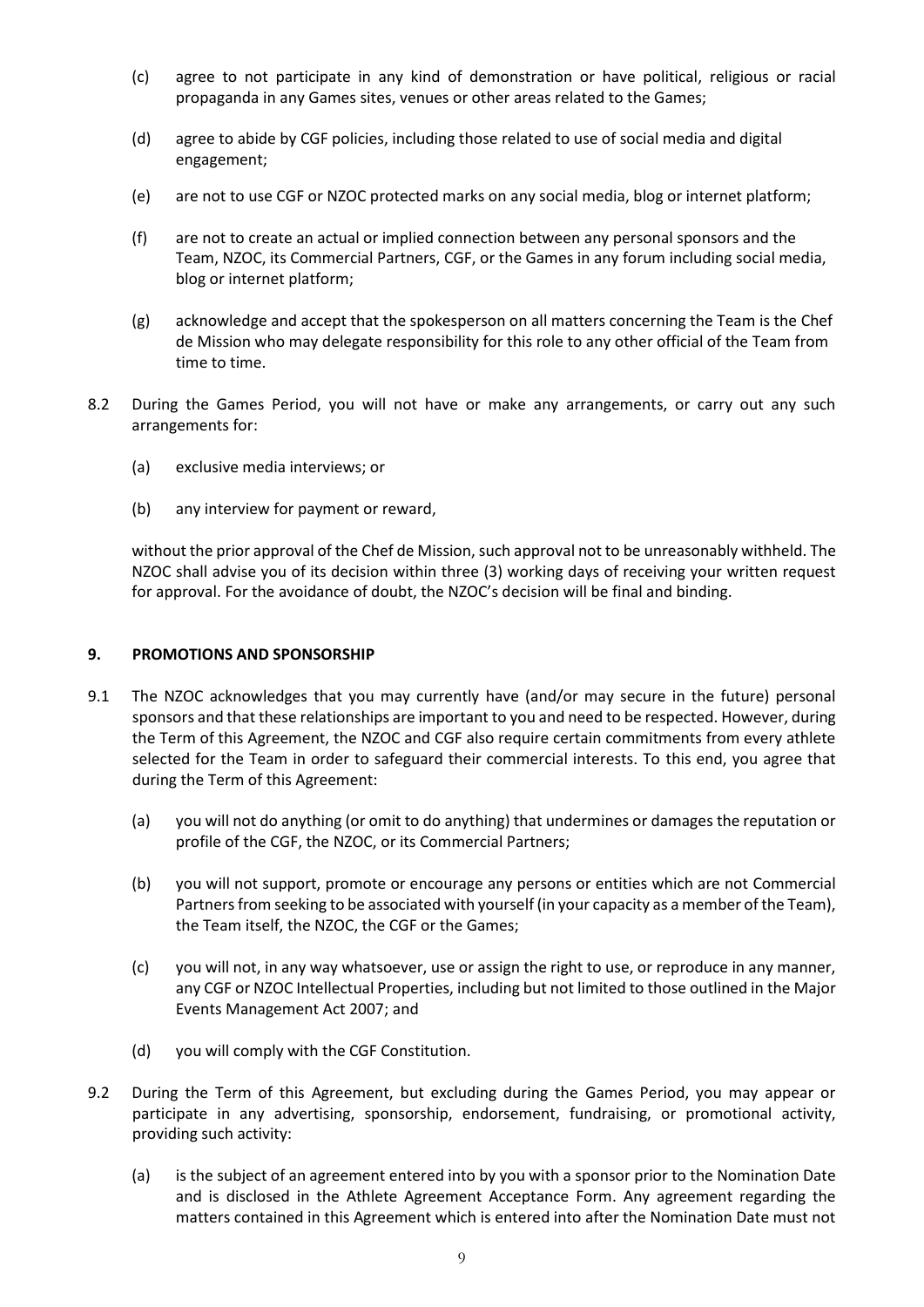be implemented until after the end of the Term of this Agreement unless prior written approval is obtained from the NZOC Commercial Director;

- (b) does not relate to your membership of the Team or your athletic performance at the Games;
- (c) does not use, associate with, or reproduce in any manner, the CGF and/or the NZOC motto, anthem, music, emblems, mascots or the words or marks protected by the Major Events Management Act 2007 or other Intellectual Properties;
- (d) does not represent that the person or body for whom the advertising, promotion or marketing activities are conducted or the goods or services to be advertised, promoted or marketed, are sponsors or have the approval of or affiliation with the NZOC, the Team, or the Games; and
- (e) does not bring you, the NZOC, the Commercial Partners, the Games, the Team, or any member of the Team into disrepute.
- 9.3 During the Games Period, you agree:
	- (a) not to allow your Identity to be used by any third party to leverage your involvement in the Team and/or the Games, (including your own personal sponsors, seeking to activate any sponsorship rights, conduct any form of promotion or otherwise associate themselves with you), without first obtaining the prior written approval of the NZOC Commercial Director. You must apply in writing to obtain such approval and the NZOC will advise you in writing of its decision within 5 working days of receiving your request for such approval;
	- (b) not to carry any other marks on any sporting equipment, other than the manufacturer's name/logo, within the allowed CGF specifications;
	- (c) to participate in sponsorship activities organised by the NZOC and/or the Commercial Partners (in conjunction with the NZOC) from time to time in a manner compatible with enhancing the NZOC's reputation and with fundraising activities of the NZOC;
	- (d) to provide reasonable assistance and cooperation to the NZOC and the Commercial Partners to enable the NZOC and the Commercial Partners to maximise the promotional benefits from the Commercial Partners' sponsorship/support of the NZOC and the Team. While you will not be paid any fee in relation to this assistance or cooperation, any travel and accommodation expenses incurred by you from attending such commercial activity will be at NZOC and/or the Commercial Partner's cost, provided that such expenses are agreed with the NZOC prior to being incurred; and
	- (e) to comply with all reasonable directions of the NZOC in assisting the NZOC and the Commercial Partners, providing that you will not be required to participate in any of the activities contemplated by the above clauses if participation would detrimentally affect your preparation for, or competition at, your event at the Games.

#### **10. USE OF IDENTITY**

- 10.1 You further agree that:
	- (a) during the Term of the Agreement, the NZOC and the Commercial Partners may use your Identity to promote New Zealand's participation in the Games provided that:
		- any use of your Identity is limited to your involvement as a member of the Team and any commercial use of Your Identity; and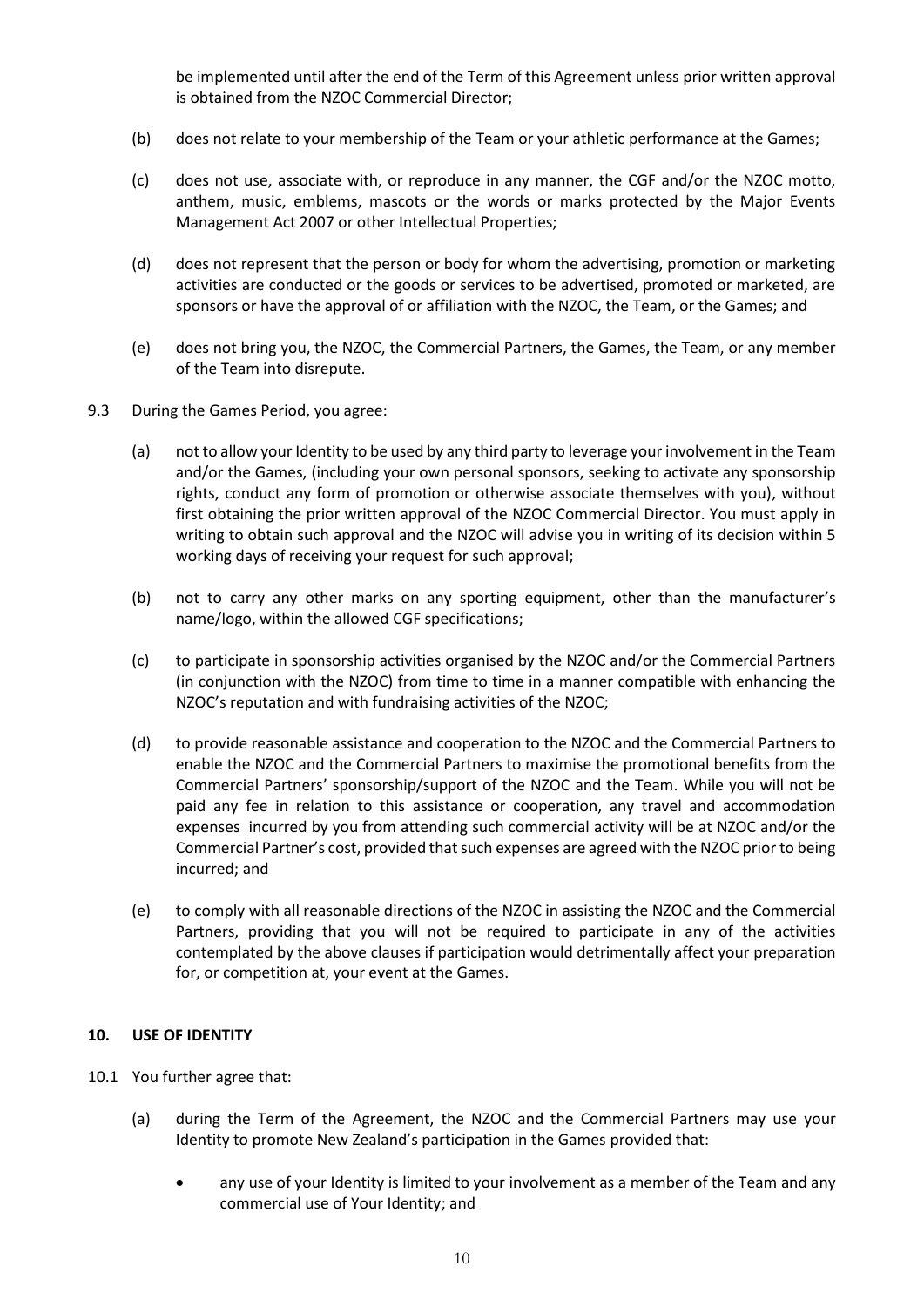• association of any kind with the Commercial Partners is subject to your approval.

For the avoidance of doubt, unless the NZOC obtains your approval, your involvement as a member of the Team in a commercial promotion or publication requires your Identity to feature together with other relevant members of the Team: for example, a cross representation of members of the Team to attend a Games or medal winners from the Team (in each case being a minimum of three (3) Team members with no one other member featuring more prominently than the others); and

- (b) at any time the NZOC may use your Identity as part of current and historical records and publications concerning the Team and New Zealand's participation in the Games.
- 10.2 You also agree during the Term of the Agreement, the NZOC and the Commercial Partners may use your Identity for congratulatory advertising where this is solely for the purpose of congratulating you for your performance at the Games and will not contain or imply any endorsement by you of that Commercial Partner.
- 10.3 You agree to be televised, photographed and otherwise have your Identity recorded during the Term of this Agreement under the conditions and for the purposes determined from time to time by the CGF and the NZOC.
- 10.4 You agree to inform all your personal sponsors and your coach or manager (if applicable), of the limitations imposed upon you during the Term of this Agreement. Failure to do so may lead to, amongst other things, ambush marketing, in which case the NZOC reserves the right to take action against you and/or your coach, manager and/or personal sponsors.
- 10.5 You understand and accept that this Agreement restricts your freedom, and that of your personal sponsors, to use your Identity for the Games Period and to the additional extent set out in this Agreement. You agree to such restrictions and understand that they are necessary and reasonable for the purposes of protecting the CGF, the NZOC and the Commercial Partners.
- 10.6 You understand that if by any act or omission you have caused a breach of any of the above provisions, sanctions may be imposed upon you in accordance with clause 13 of this Agreement.

# **11. DOPING**

- 11.1 The NZOC is a signatory to the World Anti-Doping Code and is committed to meeting its responsibilities under the Code.
- 11.2 You agree to be bound by and must fully comply with the NZOC Integrity Regulation as well as:
	- (a) the World Anti-Doping Authority Code as implemented in New Zealand by the Sports Anti-Doping Rules made under the Sports Anti-Doping Act 2006, available on the website of Drug Free Sport NZ a[t www.drugfreesport.org.nz;](http://www.drugfreesport.org.nz/)
	- (b) the Anti-Doping rules (however described) of the IF of your sport (if you are a member of your NF);
	- (c) the Anti-Doping rules (however described) of the Games Organising Committee of the Games;
	- (d) the Anti-Doping rules (however described) of the CGF including any particular requirements imposed for the Games (copies of which are available from the NZOC); and
	- (e) the Sports Anti-Doping Rules made under the Sports Anti-Doping Act 2006 and/or the Anti-Doping policy of your NF.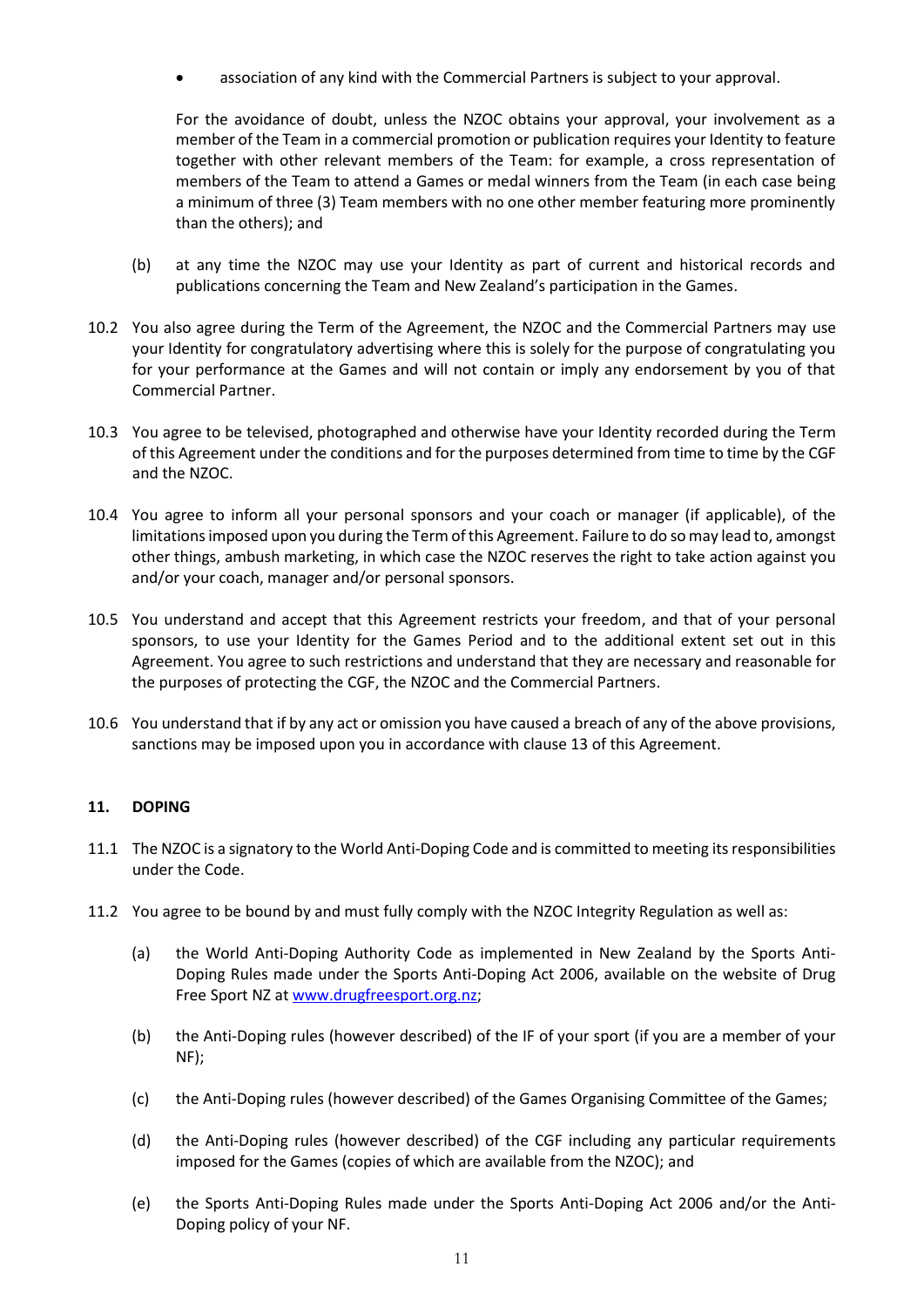- 11.3 You acknowledge and agree that if you are found to have committed a doping offence under any one or more of the Regulations, Codes and rules described in clause 11.2, you may be penalised in accordance with those rules and that in addition, this Agreement may be terminated immediately by the NZOC by providing written notice to that effect.
- 11.4 You must immediately notify the NZOC Secretary General, in writing, of any alleged doping infringement or case against you, as soon as you become aware of this.

# **12. MEDICAL**

- 12.1 You acknowledge that it is an essential requirement of this Agreement that the NZOC is kept fully informed if you are suffering any physical or mental injury, illness, condition or impairment that might prevent you from preparing for or competing in the Games to the highest possible standard. As such, you agree:
	- (a) to disclose to the NZOC any illness, injury or condition that may prevent you preparing for, or competing in, the Games to the highest possible standard as soon as you are aware of it;
	- (b) arrange and undertake, at your own cost, such health examinations and medical screens as may reasonably be required by the NZOC or the Chef de Mission, to determine your ability or otherwise to compete at the Games to the highest possible standard;
	- (c) that any information about you obtained from the health examination(s) in sub-clauses 12.1(a), (b) and (d) where that information relates to your fitness to prepare for or compete in the Games to the highest possible standard, shall be made available to the NZOC's relevant medical personnel. On the termination or expiry of this Agreement, this health information will be destroyed, unless you advise the NZOC otherwise, in writing. You have rights in relation to this information under the Privacy Act and as further specified in this Agreement;
	- (d) that any information obtained about you, that relates to your fitness or otherwise to prepare for or compete in the Games to the highest possible standard shall also be made available to the NZOC and the Chef de Mission; and
	- (e) to comply with all reasonable directions given by the NZOC or the Chef de Mission in relation to your health and medical fitness.

#### **13. DEFAULT / SANCTIONS**

- 13.1 If at any time during the Term of this Agreement, the NZOC or Chef de Mission determines, following the process set out in clause 13.2 of this Agreement that:
	- (a) the declarations you made in your Athlete Application were false or misleading or are no longer accurate;
	- (b) you have materially breached any provision of this Agreement; or
	- (c) in their reasonable opinion you are suffering from any physical or mental injury, illness, condition or impairment that will prevent you from preparing for or competing in the Games to the highest possible standard,

(which are referred to as a "default",) the NZOC or Chef de Mission may impose one or more of the sanctions listed in clause 13.4.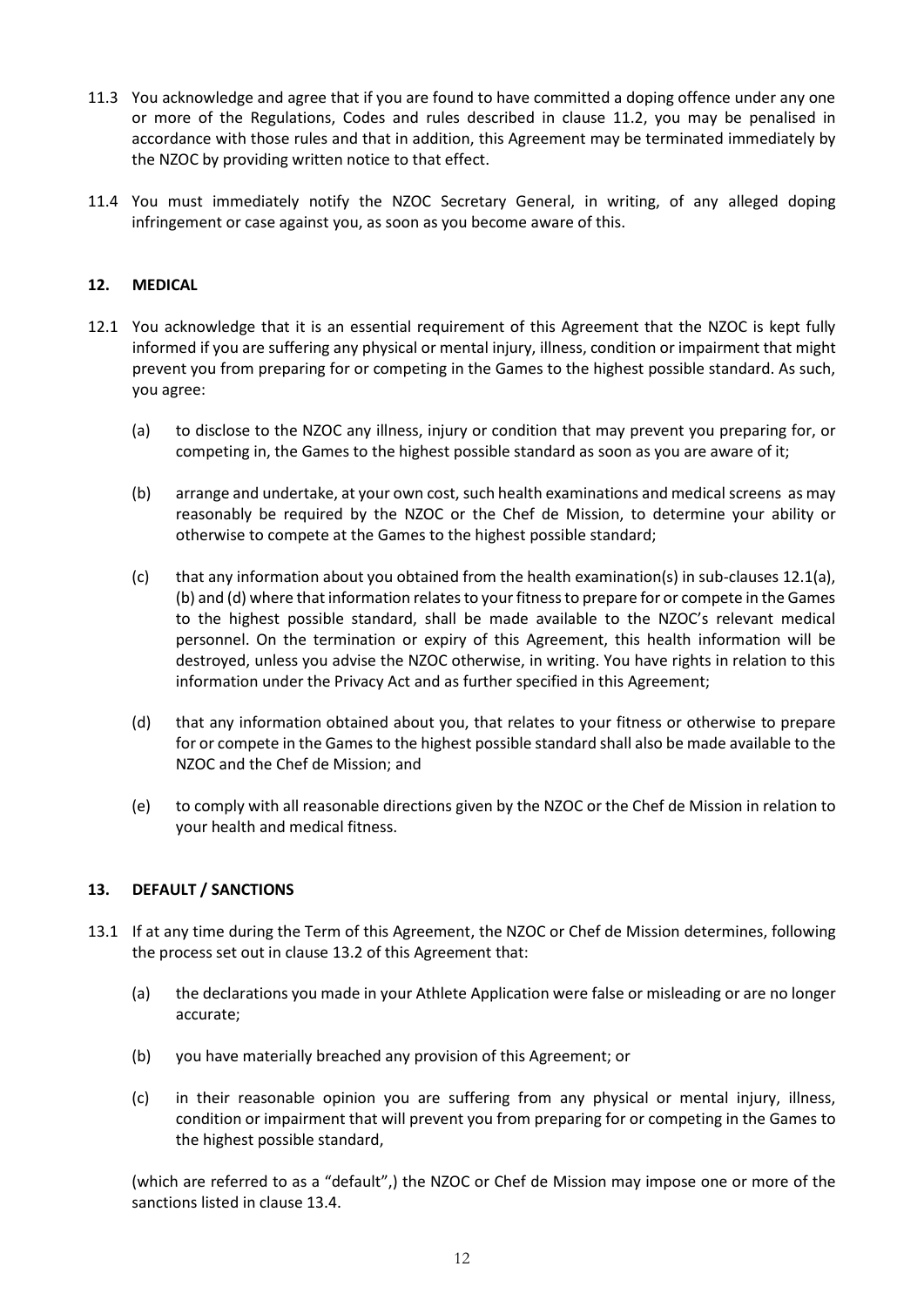- 13.2 Where the NZOC or Chef de Mission has reason to believe that a default has or may have occurred, the NZOC or Chef de Mission shall, as soon as reasonably practicable:
	- (a) undertake or cause to be made such enquiries as are considered appropriate, having regard to the nature of the alleged default;
	- (b) inform you of the particulars of the alleged default, relevant information obtained regarding the alleged default, and the sanctions that may be imposed if it is determined that a default has occurred;
	- (c) inform the Chief Executive Officer (or his/her authorised representative) of your NF of the particulars of the alleged default, any information obtained regarding the alleged default, and the sanctions that may be imposed if it is determined that a default has occurred;
	- (d) give you the opportunity within a reasonable timeframe (which shall be no longer than 24 hours if it occurs during the Games, and 48 hours if it occurs at any other time during the term of this Agreement) to provide your response to the particulars of the alleged default and any information disclosed to you; and
	- (e) determine whether a default has occurred and inform you and the Chief Executive Officer (or his/her authorised representative) in writing of such determination, as soon as practicable.
- 13.3 Where the NZOC or Chef de Mission is investigating whether a default has occurred and where on the immediate evidence available, there is, in their reasonable opinion, a strong prima facie case of a default which is on its face sufficiently serious that it could lead to one or more of the sanctions specified in clause 13.4, the NZOC or Chef de Mission may suspend you while it/she completes an investigation and reaches a determination. During the period of suspension, the parties shall remain bound by this Agreement and you shall remain a member of the Team excepting that you shall be unable to participate in the Games or otherwise represent the Team in any capacity until the suspension is ended and/or a determination is made. The NZOC acknowledges that suspension is a serious step that could have significant impact on your career and as such, it will take into account all relevant considerations including the impact on you when determining the appropriateness of suspension. The NZOC will also use all reasonable endeavours to complete any investigation promptly.
- 13.4 Where it is determined that a default has occurred, the NZOC or Chef de Mission may take one or more of the following steps:
	- (a) provide counselling and/or education to you to ensure the default is not repeated;
	- (b) formally warn you that a repetition of the default (or other unacceptable behaviour) will result in a more severe sanction under this clause;
	- (c) if the default occurs prior to the opening of the Games, withdraw your selection to the Team;
	- (d) terminate this Agreement by giving you written notice to that effect;
	- (e) terminate your membership of the Team either temporarily or permanently;
	- (f) require you to leave the Games venues (which may include the Games Village);
	- (g) exclude you from competition at the Games;
	- (h) cancel and impound your Games accreditation card to prevent you access to the Games venues, including the Games Village;
	- (i) require you to return to your usual place of residence, at the expense of the NZOC;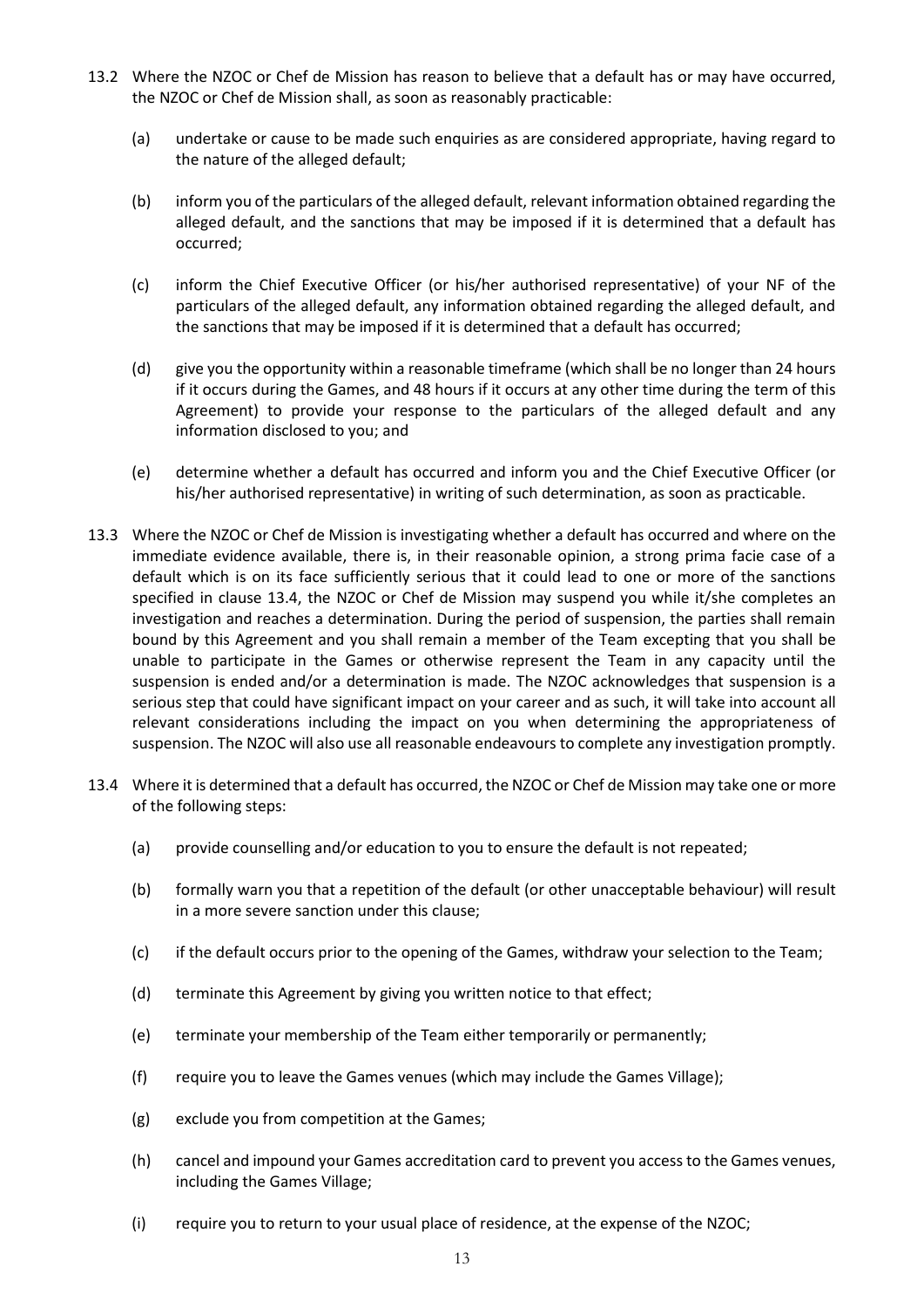- (j) require you to pay by way of compensation or reparation the costs for any damage to property or persons caused by you;
- (k) where the NZOC considers it appropriate, upon presentation of information from the Chef de Mission and following due process, it may prevent you from being eligible for consideration for selection in future NZOC selected teams to Commonwealth and/or Olympic Games;
- (l) where the NZOC considers it appropriate to do so, and in accordance with the Nomination and Selection Regulation, refer the matter giving rise to the default to your NF to be dealt with in accordance with applicable rules of the NF; and/or
- (m) impose such other sanctions on you as are considered fair and reasonable in the circumstances.

# **14. APPEALS**

- 14.1 You may appeal against a determination of the NZOC or Chef de Mission made under clause 13.1 or a sanction imposed upon you under clause 13.4 to the NZOC Appeals Committee in accordance with the procedure set out in Schedule D to this Agreement.
- 14.2 The lodging of an appeal does not waive or suspend any sanction imposed under clause 13.4.
- 14.3 Either you or the NZOC or Chef de Mission may appeal against a decision of the NZOC Appeals Committee within 48 hours of the decision of that Committee, and:
	- (a) any such appeal, if made during the Games Period, shall be made to the CAS and conducted in accordance with the Code of CAS;
	- (b) any such appeal, if made outside the Games Period, shall be made to the Sports Tribunal and conducted in accordance with the rules of the Sports Tribunal; and
	- (c) the decisions of CAS and the Sports Tribunal shall be binding and any decision of the CAS are final and cannot be appealed.
- 14.4 Other than as provided for by this Agreement, neither party may commence proceedings in any court or tribunal other than CAS or the Sports Tribunal, unless otherwise agreed between you and the NZOC.
- 14.5 You acknowledge that the NZOC Board has delegated its power under Rule 5.1.j of the NZOC Constitution to hear and determine disciplinary matters and appeals in accordance with clauses 13 and 14 of this Agreement.

# **15. TERMINATION OF AGREEMENT WHERE NO DEFAULT**

- 15.1 This Agreement may be terminated prior to the end of the Term of the Agreement by:
	- (a) the NZOC terminating this Agreement and withdrawing your selection to the Team, by giving you notice to that effect, where a decision of the Sports Tribunal (following a Nomination Appeal or Selection Appeal pursuant to the Nomination and Selection Regulation) affects your selection to the Team;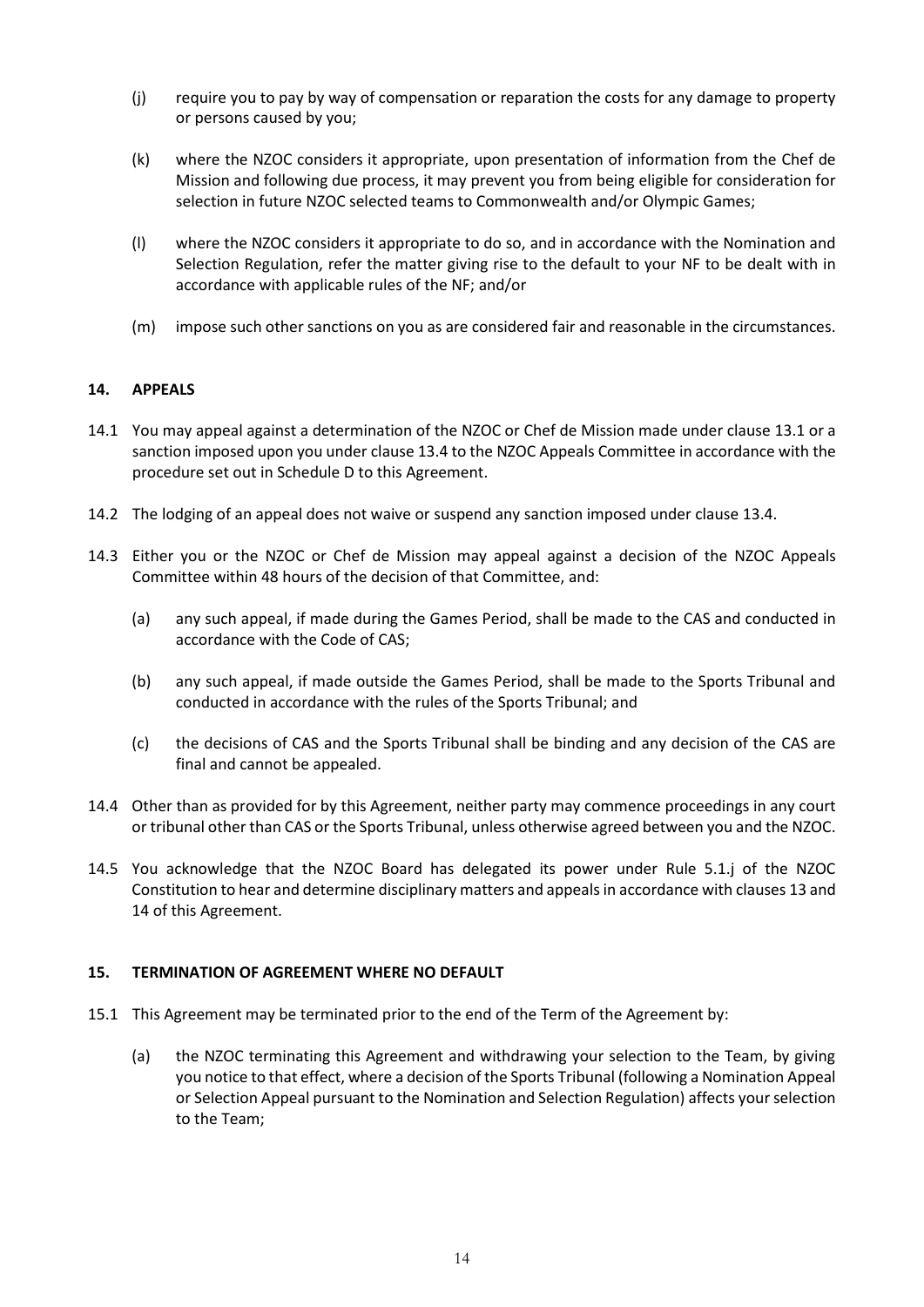- (b) you withdrawing from the Team in accordance with clause 15.2;
- (c) written agreement between you and the NZOC; or
- (d) NZOC determining, in its sole discretion, to withdraw the Team (or any part of it) from the Games.
- 15.2 If you wish to withdraw from the Team under clause 15.1(b), you must give the Chef de Mission not less than three days written notice of your withdrawal. The Chef de Mission or her nominee may agree for this Agreement to terminate prior to the end of the three days at her discretion

#### **16. INSURANCE/INDEMNITY**

- 16.1 The NZOC will arrange travel and public liability insurance for all members of the Team for the period 16<sup>th</sup> -24<sup>th</sup> July 2017 inclusive (or such other dates as determined by the NZOC), a summary of which will be provided to you.
- 16.2 You understand and acknowledge that:
	- (a) the NZOC (which for the purposes of this clause includes its members, officers, staff, support personnel, coaches and members of the Team) will not itself be liable to you for any loss, damage or injury of any kind to you or your property arising from or in connection with any act or omission of any person (including the NZOC) unless it arises as a direct result of a deliberate and wrongful act or omission by the NZOC; and
	- (b) you release and indemnify the NZOC from any actions, proceedings, claims and damages (including all legal costs and other expenses) which may be taken or made against the NZOC or incurred or become payable by the NZOC arising out of any breach by you of the terms of this Agreement or otherwise arising from any unlawful, reckless, criminal or negligent acts or omissions by you.

# **17. DISPUTES AS TO MEANING AND APPLICATION OF THIS AGREEMENT**

- 17.1 If any dispute or difference arises between you and the NZOC (including the Chef de Mission) about the meaning or application of this Agreement or any clause within it (but excluding any matter which arises under clauses 13, 14 or 15 of this Agreement) then it is agreed that the parties will comply with the following procedure:
	- (a) you and the NZOC shall use your best endeavours to resolve the difference or dispute by discussion between the parties and if necessary appoint a mutually agreeable mediator to assist in that process;
	- (b) if agreement cannot be reached promptly (outside of the Games Period, within 14 days, or during the Games Period, within 24 hours), either the NZOC or you may submit the dispute to the Sports Tribunal (if outside the Games Period) or CAS (during the Games Period) to be determined in accordance with either the Rules of the Sports Tribunal or the Code of CAS; and
	- (c) the decision of the Sports Tribunal or CAS, as the case may be, shall be final and binding and it is agreed that neither party may commence proceedings in any court or tribunal other than the Sports Tribunal or CAS.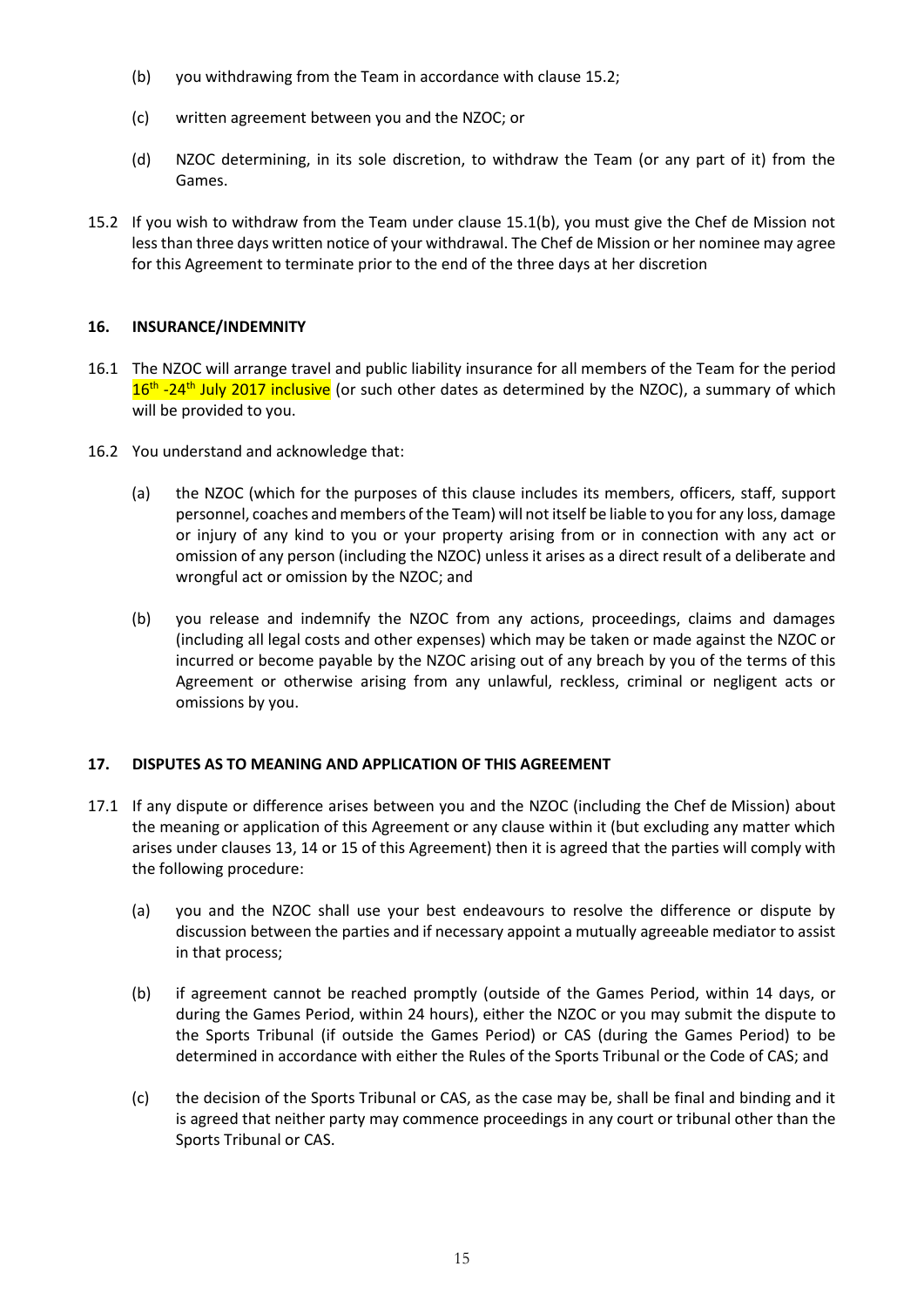#### **18. EFFECT OF OTHER DOCUMENTS**

- 18.1 The Athlete Application completed by you is deemed to be incorporated into this Agreement. You confirm by signing the Athlete Agreement Acceptance Form, that the information you stated in the Athlete Application remains true and correct and that no matter has arisen that may or does affect the declarations made by you in that document.
- 18.2 The Nomination and Selection Regulation (found on [www.olympic.org.nz](http://www.olympic.org.nz/)) is deemed to be incorporated into this Agreement. To the extent of any inconsistency between the terms of the Nomination and Selection Regulation and this Agreement, this Agreement shall prevail.
- 18.3 To the extent of any inconsistency between the terms of this Agreement and the CGF Constitution, the latter shall prevail.

# **19. PRIVACY**

- 19.1 The NZOC will need to collect personal information from you including but not limited to your contact details, performance results, and health/medical information ("**Personal Information**") which will be collected and stored by the NZOC in accordance with its privacy policy (found a[t www.olympic.org.nz\)](http://www.olympic.org.nz/).
- 19.2 Where Personal Information relates to your health, such information will be collected, held, used and disclosed in accordance with clause 12 of this Agreement.
- 19.3 Other Personal Information will be collected for the purposes of entering you in the Games, arranging accommodation, your uniform, administrative matters associated with your membership of the Team and for a historical record of your participation in the Games (including potentially for research, education and museum related purposes). In addition, your Personal Information will be used to contact you prior to and after the Games and for media and promotional purposes including sponsorship promotions and opportunities prior to and during the Games.
- 19.4 By signing this Agreement, you agree to the NZOC collecting your Personal Information, and using it and storing it as long as reasonably required (including indefinitely in relation to historical records), for the purposes set out in this Agreement. You also agree to the NZOC passing on your Personal Information (excluding any Personal Information relating to your health) to the NZOC's professional advisors, insurance provider, travel agent, uniform provider, the Games Organising Committee and the Commercial Partners for the purposes set out in clause 19.3.
- 19.5 Your Personal Information will be kept confidential and not collected, stored, used or shared, for any reason except as expressly provided in this Agreement.

#### **20. NOT AN EMPLOYEE**

20.1 You acknowledge and agree that by entering into this Agreement, you are not an employee of the NZOC.

#### **21. VARIATION TO AGREEMENT**

21.1 The parties agree that subject to the right of the NZOC to amend this Agreement at any time prior to the Nomination Date in accordance with the Nomination and Selection Regulation. Any amendment to this Agreement will only be valid if it is in writing and signed by both parties.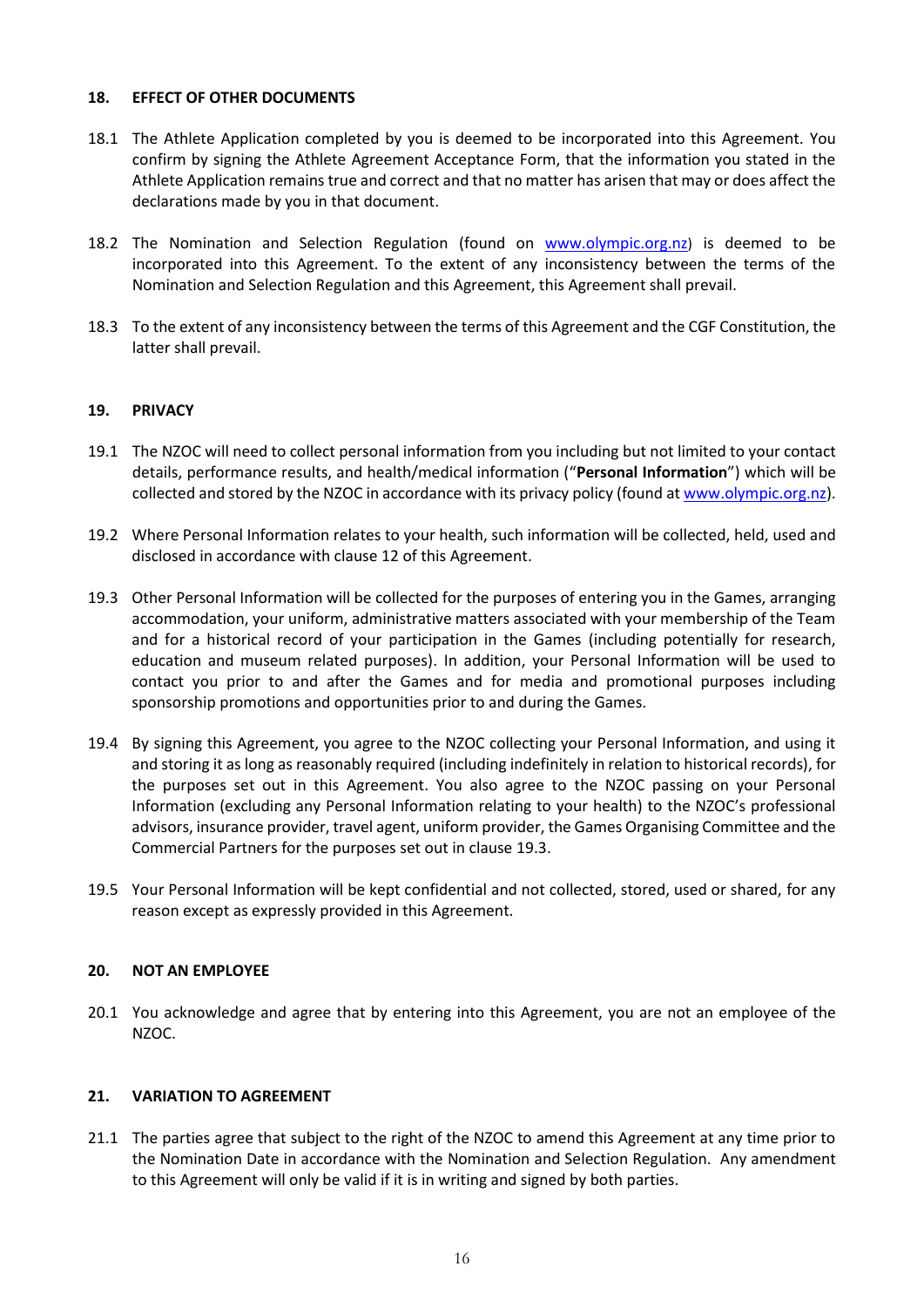# **22. SURVIVAL**

22.1 The following clauses continue in full force and effect notwithstanding termination or cessation of this Agreement, clauses 1, 10.1, 16, 19 and 23.

# **23. GOVERNING LAW**

23.1 This Agreement shall be governed by and is to be construed in accordance with the laws of New Zealand.

# **24. EXECUTION OF AGREEMENT**

- 24.1 Execution of this Agreement shall be completed only when the parties have executed the Agreement in a manner as noted in 24.2 below and you have completed and returned to the NZOC prior to the Nomination Date the Athlete Agreement Acceptance Form.
- 24.2 This Agreement and the Athlete Agreement Acceptance Form may be executed in any number of counterparts including facsimile and scanned and emailed copies, and provided both the parties have executed one of such counterparts, each counterpart shall be deemed to have been executed by both parties.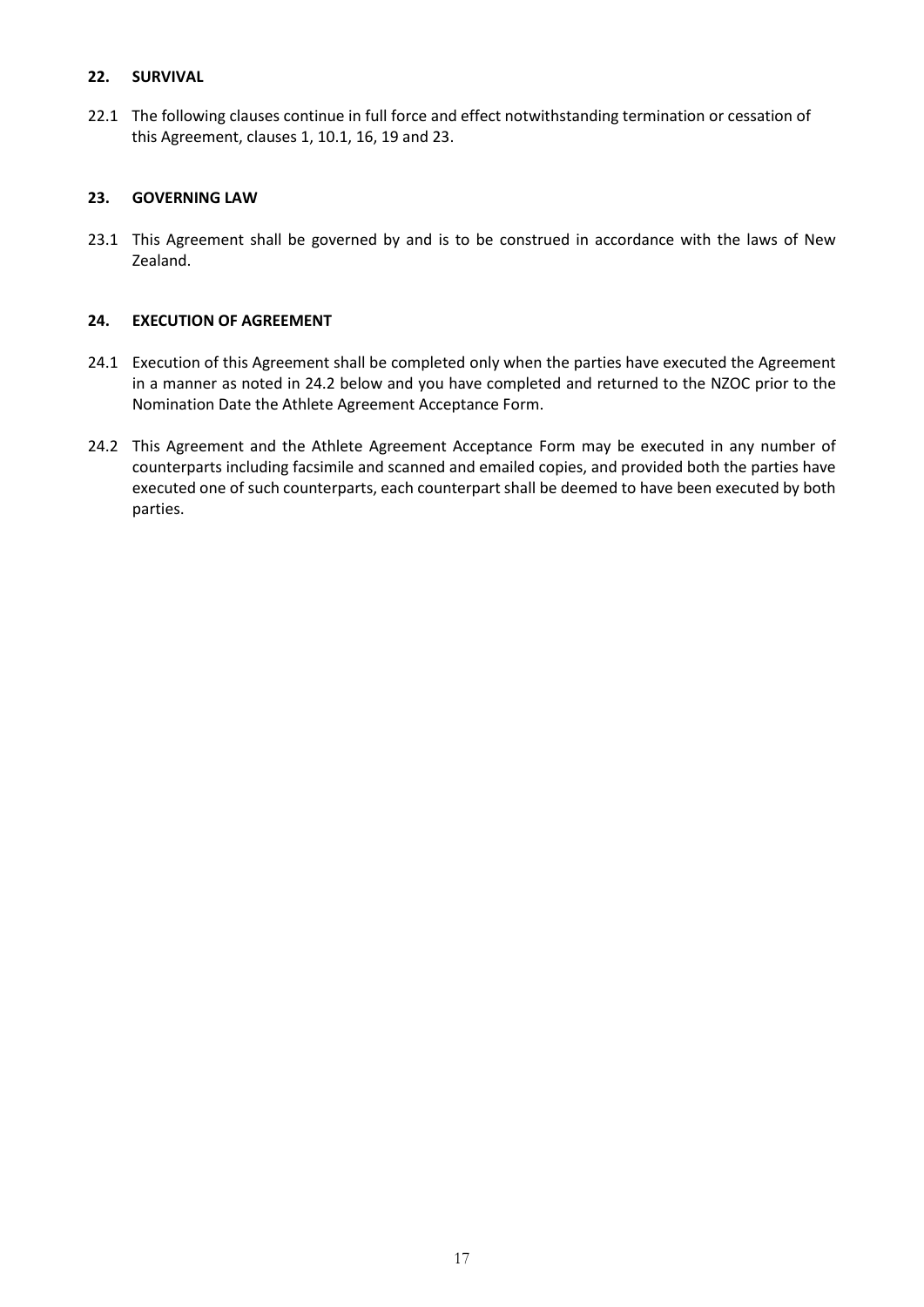# **SCHEDULE A**

#### **TEAM PROTOCOLS**

Team Members will:

- Treat all Games venues (including the Village) as a high performance environment and treat those within it with respect and consideration at all times.
- Observe the laws of The Bahamas and New Zealand.
- Be responsible in the use of alcohol (note the Village is to be completely alcohol free).
- Respect accreditation privileges.
- Complete the NZOC medical questionnaires to ensure the NZOC has sufficient information to provide you with medical support and assistance if required.
- Comply with the additional protocols developed and issued by the Chef de Mission and/or NZOC from time to time.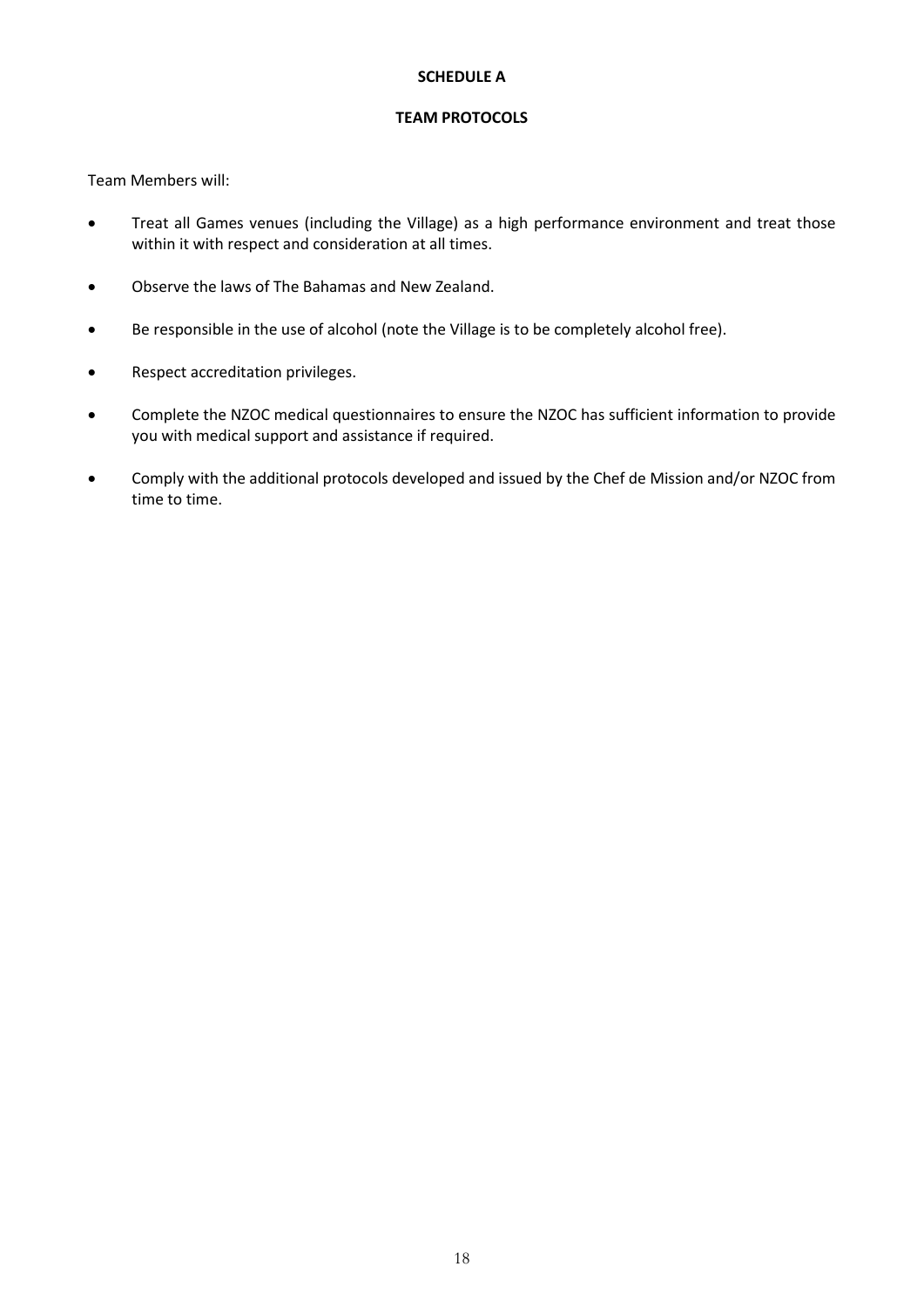# **SCHEDULE B**

#### **RELEVANT PROTECTED NZOC INTELLECTUAL PROPERTIES**



# **1. LOGOS/ NAMES / WORDS**

Commonwealth Games Five Ring Olympic symbol Five Ring Olympic symbol with a Fern Leaf International Olympic Committee New Zealand Commonwealth Games Team New Zealand Commonwealth Youth Games Team National Olympic Committee New Zealand Olympic and Commonwealth Games Association Incorporated New Zealand Olympic Committee Incorporated New Zealand Olympic Team New Zealand Youth Olympic Festival Team Olympic Games Olympic Gold "Games City" "Gold Games" "One Team One Spirit" "One Team our Team" New Zealand Commonwealth Youth Games Team Commonwealth Youth Games "The Bahamas 2017"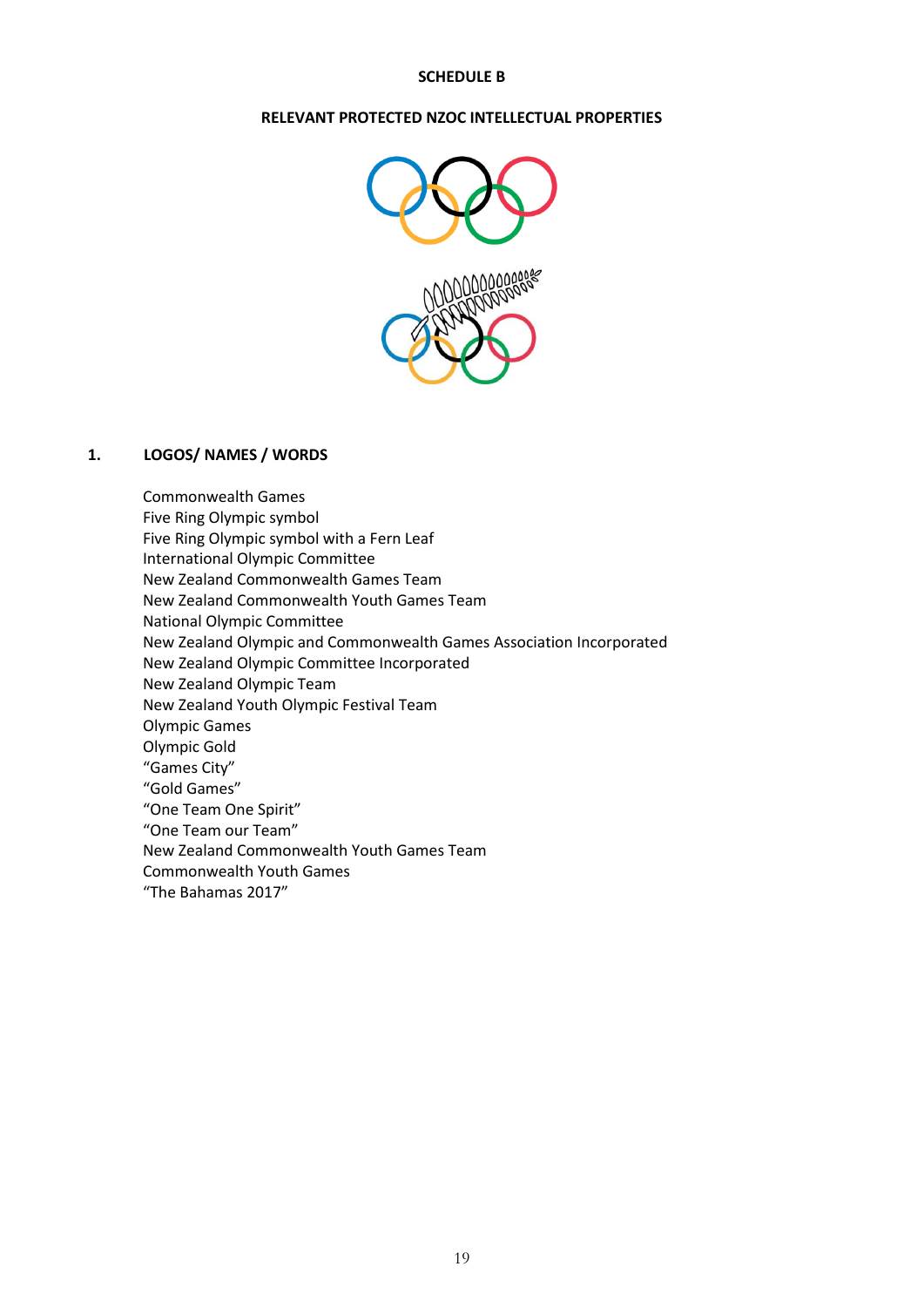## **SCHEDULE C**

## **COMMERCIAL PARTNERS – THE BAHAMAS 2017**



**New Zealand:** ANZ New Zealand Sheppard Industries Limited (trading as Avanti Bikes) Progressive Group Limited (trading as Countdown) House of Travel MOA Brewing Company NutriaCare Group Limited Mt Difficulty Wines Ltd Peak Apparel New Zealand Health Association (trading as Sanitarium) Sky TV Volkswagon New Zealand

**The NZOC reserves the right to add or remove Commercial Partners at any time.**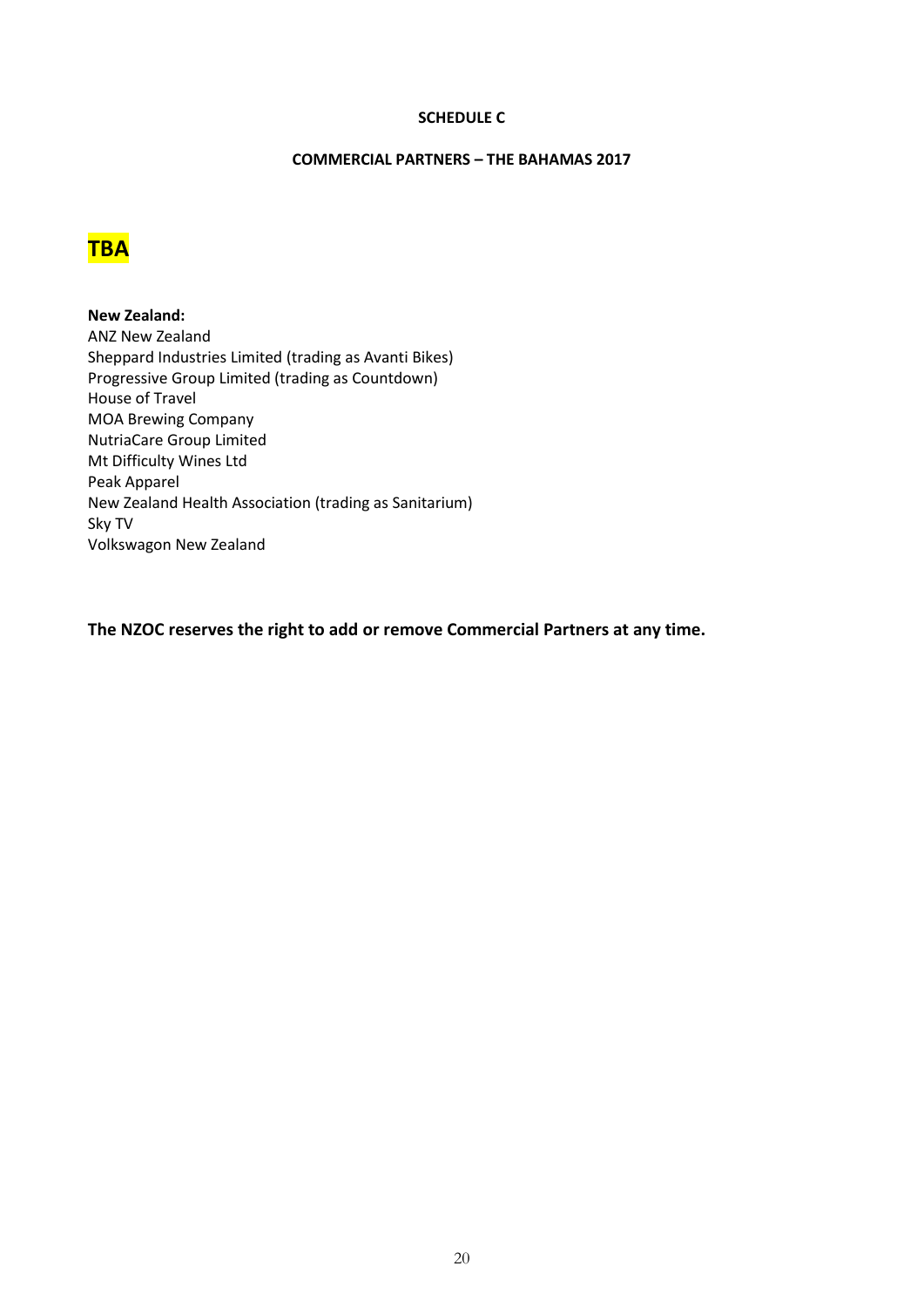#### **SCHEDULE D**

#### **PROCEDURE FOR APPEALS**

If you wish to appeal against a decision of the NZOC or Chef de Mission made under clause 13 of this Agreement to the NZOC Appeals Committee (Appeals Committee) then in accordance with clause 14 of this Agreement:-

1. During the Games Period you must lodge a written notice of appeal with the NZOC at the Team Office in the Games Village or via email [\(office@olympic.org.nz\)](mailto:office@olympic.org.nz), within 24 hours of having received advice of the decision from the Chef de Mission.

Outside of the Games Period if you wish to appeal against a decision made prior to your arrival to, or after your departure from, the Games, you must lodge a written notice of appeal with the Secretary General of the New Zealand Olympic Committee, [\(Kereyn@olympic.org.nz](mailto:Kereyn@olympic.org.nz) an[d office@olympic.org.nz\)](mailto:office@olympic.org.nz) within 24 hours of having received advice of the decision from the NZOC or Chef de Mission.

- 2. Upon receipt (within time) of a written notice of appeal, the Secretary General shall convene an Appeals Committee which shall comprise no less than three persons, appointed by the NZOC Board who shall include:
	- (i) A member of the NZOC Board;
	- (ii) An athlete representative; and
	- (iii) An independent person who shall be the Chairperson of the Appeals Committee.
- 3. The Secretary General shall then advise you of the composition of the Appeals Committee and the date, place and time for the hearing of your appeal.
- 4. The Appeals Committee may determine its own procedure provided that it shall at all times ensure that it complies with the principles of natural justice. The Appeals Committee may receive evidence from or on behalf of the NZOC or the Chef de Mission, you, and any other persons it considers relevant.
- 5. The Appeals Committee shall consider the evidence and make a determination as soon as practicable after the hearing. It shall then advise the NZOC or Chef de Mission and you in writing of its determination.
- 6. You have a right of appeal to the Sports Tribunal if outside of the Games Period, or CAS if during the Games Period, in accordance with clause 14.3 of this Agreement.
- 7. Any such appeal shall be brought and conducted in accordance with the Rules of the Sports Tribunal, or the Code of CAS, as the case may be.